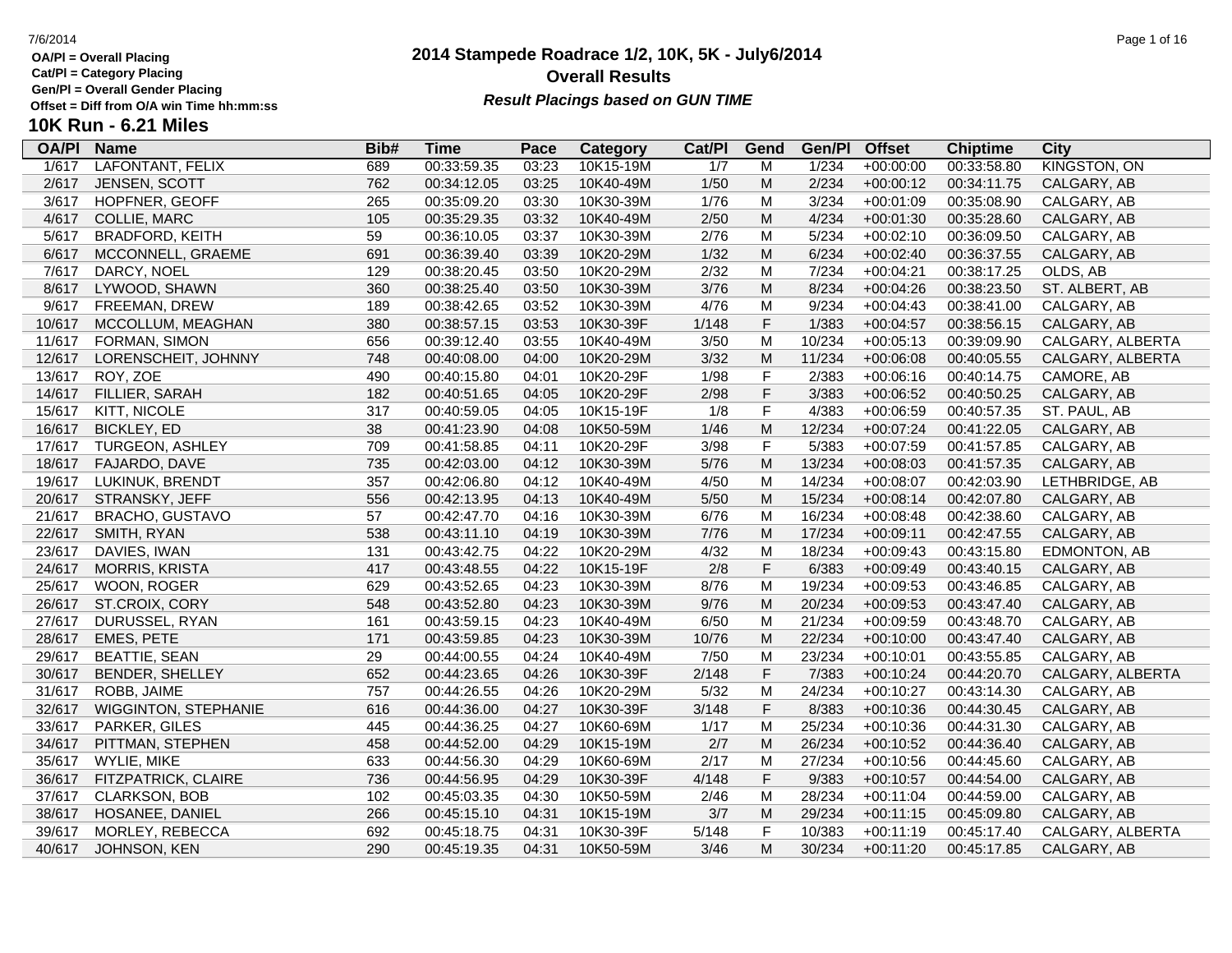**Cat/Pl = Category Placing**

**Gen/Pl = Overall Gender Placing**

### **2014 Stampede Roadrace 1/2, 10K, 5K - July6/2014** 7/6/2014 Page 2 of 16 **Overall Results** Gen/PI = Overall Gender Placing<br>Offset = Diff from O/A win Time hh:mm:ss *Result Placings based on GUN TIME*

| <b>OA/PI</b> | <b>Name</b>             | Bib# | Time        | Pace  | Category  | Cat/PI | Gend                                                                                  | Gen/Pl | <b>Offset</b> | <b>Chiptime</b> | City               |
|--------------|-------------------------|------|-------------|-------|-----------|--------|---------------------------------------------------------------------------------------|--------|---------------|-----------------|--------------------|
| 41/617       | LAJEUNESSE, GEORGE      | 332  | 00:45:20.75 | 04:32 | 10K40-49M | 8/50   | M                                                                                     | 31/234 | $+00:11:21$   | 00:44:24.60     | <b>TIMMINS, ON</b> |
| 42/617       | CANTWELL, MARK          | 770  | 00:45:32.25 | 04:33 | 10K30-39M | 11/76  | M                                                                                     | 32/234 | $+00:11:32$   | 00:45:24.45     | CALGARY,           |
| 43/617       | MCLEAN, MATTHEW         | 727  | 00:45:33.95 | 04:33 | 10K20-29M | 6/32   | M                                                                                     | 33/234 | $+00:11:34$   | 00:45:24.70     | CALARY, ALBERTA    |
| 44/617       | FUREY, COLUM            | 192  | 00:45:40.20 | 04:34 | 10K30-39M | 12/76  | M                                                                                     | 34/234 | $+00:11:40$   | 00:45:26.70     | CALGARY, AB        |
| 45/617       | LEWIS, GWYN             | 346  | 00:45:46.30 | 04:34 | 10K20-29M | 7/32   | M                                                                                     | 35/234 | $+00:11:46$   | 00:45:38.70     | CALGARY, AB        |
| 46/617       | ARSENEAU, JOEL          | 12   | 00:45:49.55 | 04:34 | 10K30-39M | 13/76  | M                                                                                     | 36/234 | $+00:11:50$   | 00:45:43.50     | FORT MCMURRAY, AB  |
| 47/617       | <b>VICKERMAN, LORI</b>  | 591  | 00:45:51.15 | 04:35 | 10K30-39F | 6/148  | F                                                                                     | 11/383 | $+00:11:51$   | 00:45:46.45     | CALGARY, AB        |
| 48/617       | HEWITT, KEVIN           | 254  | 00:45:56.15 | 04:35 | 10K60-69M | 3/17   | M                                                                                     | 37/234 | $+00:11:56$   | 00:45:52.55     | CALGARY, AB        |
| 49/617       | <b>WEBERG, HEATHER</b>  | 606  | 00:45:57.15 | 04:35 | 10K20-29F | 4/98   | F                                                                                     | 12/383 | $+00:11:57$   | 00:45:46.25     | CALGARY, AB        |
| 50/617       | HALLICK, CHELSEA        | 234  | 00:46:05.40 | 04:36 | 10K20-29F | 5/98   | F                                                                                     | 13/383 | $+00:12:06$   | 00:44:56.65     | CALGARY, AB        |
| 51/617       | SQUIRES, NICOLE         | 547  | 00:46:05.55 | 04:36 | 10K20-29F | 6/98   | F                                                                                     | 14/383 | $+00:12:06$   | 00:44:57.60     | REGINA, SK         |
| 52/617       | WARD, JENNA             | 597  | 00:46:05.60 | 04:36 | 10K20-29F | 7/98   | F                                                                                     | 15/383 | $+00:12:06$   | 00:44:57.85     | WINDSOR, ON        |
| 53/617       | PATEMAN, STEPHANIE      | 448  | 00:46:05.65 | 04:36 | 10K20-29F | 8/98   | F                                                                                     | 16/383 | $+00:12:06$   | 00:44:57.20     | <b>WEYBURN, SK</b> |
| 54/617       | DIEP, HUNG              | 147  | 00:46:34.25 | 04:39 | 10K30-39M | 14/76  | $\mathsf{M}% _{T}=\mathsf{M}_{T}\!\left( a,b\right) ,\ \mathsf{M}_{T}=\mathsf{M}_{T}$ | 38/234 | $+00:12:34$   | 00:46:30.70     | CALGARY, AB        |
| 55/617       | <b>GRANT, ALASTAIR</b>  | 218  | 00:46:41.30 | 04:40 | 10K30-39M | 15/76  | M                                                                                     | 39/234 | $+00:12:41$   | 00:46:31.50     | CALGARY, AB        |
| 56/617       | MACKIE, PAT             | 772  | 00:46:44.05 | 04:40 | 10K40-49M | 9/50   | M                                                                                     | 40/234 | $+00:12:44$   | 00:46:39.10     | CALGARY, AB        |
| 57/617       | <b>STACK, LUKE</b>      | 549  | 00:46:46.65 | 04:40 | 10K20-29M | 8/32   | M                                                                                     | 41/234 | $+00:12:47$   | 00:46:32.80     | CALGARY, AB        |
| 58/617       | DELMAR, LESLEY          | 135  | 00:46:51.85 | 04:41 | 10K50-59F | 1/54   | F                                                                                     | 17/383 | $+00:12:52$   | 00:46:43.00     | CALGARY, AB        |
| 59/617       | HOFER, TREVOR           | 684  | 00:47:06.90 | 04:42 | 10K30-39M | 16/76  | M                                                                                     | 42/234 | $+00:13:07$   | 00:47:03.10     | CALGARY, AB        |
| 60/617       | ZANNIS, CHRISTINE       | 642  | 00:47:09.05 | 04:42 | 10K30-39F | 7/148  | F                                                                                     | 18/383 | $+00:13:09$   | 00:47:05.90     | CALGARY, AB        |
| 61/617       | RAMSEY, JASON           | 471  | 00:47:14.00 | 04:43 | 10K40-49M | 10/50  | M                                                                                     | 43/234 | $+00:13:14$   | 00:47:05.05     | CALGARY, AB        |
| 62/617       | STEIDL, DARREN          | 706  | 00:47:15.05 | 04:43 | 10K40-49M | 11/50  | M                                                                                     | 44/234 | $+00:13:15$   | 00:47:11.55     | CALGARY, AB        |
| 63/617       | PEARSON, MATTHEW        | 452  | 00:47:16.50 | 04:43 | 10K30-39M | 17/76  | м                                                                                     | 45/234 | $+00:13:17$   | 00:47:08.75     | CALGARY, AB        |
| 64/617       | FERNANDEZ, HECTOR       | 655  | 00:47:27.90 | 04:44 | 10K15-19M | 4/7    | M                                                                                     | 46/234 | $+00:13:28$   | 00:47:26.50     | CALGARY, ALBERTA   |
| 65/617       | <b>MUTIKANI, TONGO</b>  | 693  | 00:47:28.50 | 04:44 | 10K30-39M | 18/76  | M                                                                                     | 47/234 | $+00:13:29$   | 00:46:54.85     | CALGARY, AB        |
| 66/617       | GALLAGHER, KATHLEEN     | 197  | 00:47:33.85 | 04:45 | 10K20-29F | 9/98   | F                                                                                     | 19/383 | $+00:13:34$   | 00:47:28.10     | CALGARY, AB        |
| 67/617       | LOCKWOOD, TREVOR        | 352  | 00:47:45.35 | 04:46 | 10K40-49M | 12/50  | M                                                                                     | 48/234 | $+00:13:46$   | 00:47:41.70     | OKOTOKS, AB        |
| 68/617       | LAFORGE, PAUL           | 331  | 00:47:47.00 | 04:46 | 10K30-39M | 19/76  | M                                                                                     | 49/234 | $+00:13:47$   | 00:47:42.90     | CALGARY, AB        |
| 69/617       | DEMELO, MEGAN L         | 137  | 00:47:48.60 | 04:46 | 10K30-39F | 8/148  | F                                                                                     | 20/383 | $+00:13:49$   | 00:47:19.00     | CALGARY, AB        |
| 70/617       | <b>GLOVER, MARGOT</b>   | 737  | 00:47:52.25 | 04:47 | 10K50-59F | 2/54   | F                                                                                     | 21/383 | $+00:13:52$   | 00:47:48.30     | CALGARY, ALBERTA   |
| 71/617       | WILSON, ANDR• EE        | 621  | 00:48:11.95 | 04:49 | 10K30-39F | 9/148  | F                                                                                     | 22/383 | $+00:14:12$   | 00:48:09.00     | CALGARY, AB        |
| 72/617       | MCLEOD, SEAN            | 394  | 00:48:14.50 | 04:49 | 10K30-39M | 20/76  | M                                                                                     | 50/234 | $+00:14:15$   | 00:47:48.05     | CALGARY, AB        |
| 73/617       | WASYLYK, BRETT          | 600  | 00:48:20.20 | 04:50 | 10K20-29M | 9/32   | M                                                                                     | 51/234 | $+00:14:20$   | 00:48:05.45     | CALGARY, AB        |
| 74/617       | YAWORSKI, SANDRA        | 711  | 00:48:28.50 | 04:50 | 10K50-59F | 3/54   | F                                                                                     | 23/383 | $+00:14:29$   | 00:48:25.05     | CALGARY, ALBERTA   |
| 75/617       | DALEBOZIK, NICHOLAS     | 127  | 00:48:32.50 | 04:51 | 10K30-39M | 21/76  | M                                                                                     | 52/234 | $+00:14:33$   | 00:48:06.75     | CALGARY, AB        |
| 76/617       | RUSSELL, DOUGLAS        | 779  | 00:48:33.90 | 04:51 | 10K30-39M | 22/76  | M                                                                                     | 53/234 | $+00:14:34$   | 00:48:00.10     | CALGARY, AB        |
| 77/617       | <b>KRZYWICKI, JACEK</b> | 323  | 00:48:44.15 | 04:52 | 10K40-49M | 13/50  | м                                                                                     | 54/234 | $+00:14:44$   | 00:48:21.45     | CALGARY, AB        |
| 78/617       | CROOKS, JACKIE          | 118  | 00:48:48.15 | 04:52 | 10K30-39F | 10/148 | F                                                                                     | 24/383 | $+00:14:48$   | 00:48:32.00     | CALGARY, AB        |
| 79/617       | <b>KENNEDY, RICHARD</b> | 724  | 00:48:57.45 | 04:53 | 10K60-69M | 4/17   | M                                                                                     | 55/234 | $+00:14:58$   | 00:48:22.10     | REDWOOD MEADOWS.   |
| 80/617       | <b>BRESCIA, LAURA</b>   | 61   | 00:49:02.30 | 04:54 | 10K30-39F | 11/148 | F                                                                                     | 25/383 | $+00:15:02$   | 00:48:57.60     | CALGARY, AB        |
|              |                         |      |             |       |           |        |                                                                                       |        |               |                 |                    |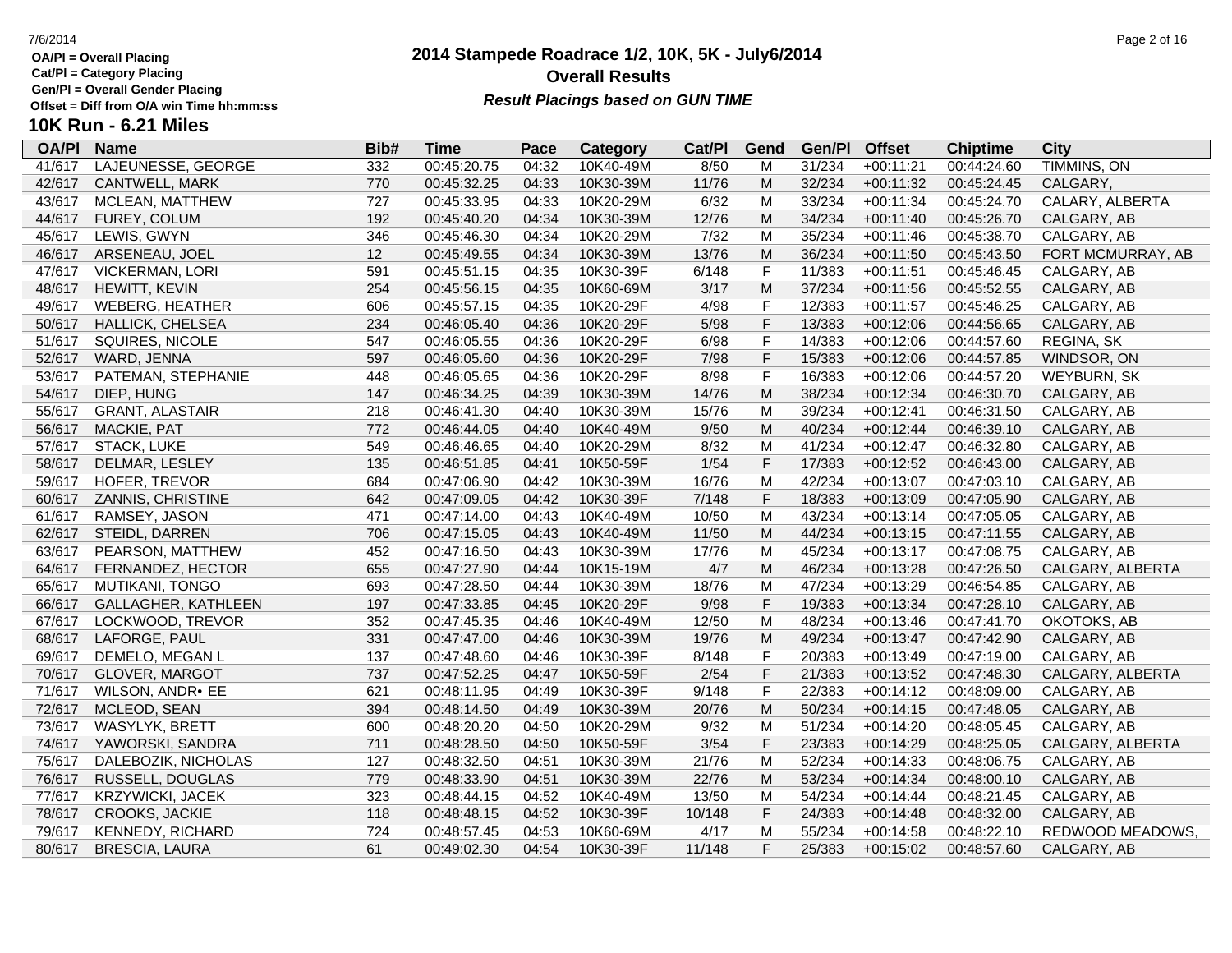**Cat/Pl = Category Placing**

**Gen/Pl = Overall Gender Placing**

### **2014 Stampede Roadrace 1/2, 10K, 5K - July6/2014** 7/6/2014 Page 3 of 16 **Overall Results** Gen/PI = Overall Gender Placing<br>Offset = Diff from O/A win Time hh:mm:ss *Result Placings based on GUN TIME*

| <b>OA/PI</b> | <b>Name</b>             | Bib# | <b>Time</b> | Pace  | Category  | Cat/PI | Gend           | Gen/Pl | <b>Offset</b> | <b>Chiptime</b> | City                |
|--------------|-------------------------|------|-------------|-------|-----------|--------|----------------|--------|---------------|-----------------|---------------------|
| 81/617       | DRINNAN, SIUBHAN        | 156  | 00:49:06.05 | 04:54 | 10K30-39F | 12/148 | F              | 26/383 | $+00:15:06$   | 00:49:03.85     | SHERWOOD PARK, AB   |
| 82/617       | ORR, CHANTAL            | 435  | 00:49:11.50 | 04:55 | 10K20-29F | 10/98  | $\mathsf F$    | 27/383 | $+00:15:12$   | 00:48:57.35     | CALGARY, AB         |
| 83/617       | NELSON, KAYLA           | 730  | 00:49:12.30 | 04:55 | 10K20-29F | 11/98  | F              | 28/383 | $+00:15:12$   | 00:48:54.30     | CALGARY, ALBERTA    |
| 84/617       | SUDEYKO, ROBYN          | 561  | 00:49:18.80 | 04:55 | 10K20-29F | 12/98  | $\mathsf F$    | 29/383 | $+00:15:19$   | 00:48:58.30     | CALGARY, AB         |
| 85/617       | MIILLER, MARC           | 407  | 00:49:26.00 | 04:56 | 10K40-49M | 14/50  | M              | 56/234 | $+00:15:26$   | 00:49:23.50     | CALGARY, AB         |
| 86/617       | PITTMAN, DAVID          | 457  | 00:49:26.40 | 04:56 | 10K50-59M | 4/46   | M              | 57/234 | $+00:15:27$   | 00:49:08.15     | CALGARY, AB         |
| 87/617       | TAGGART, ROBYN          | 568  | 00:49:32.05 | 04:57 | 10K30-39F | 13/148 | $\mathsf F$    | 30/383 | $+00:15:32$   | 00:49:24.20     | CALGARY, AB         |
| 88/617       | LILLYWHITE, SARAH       | 350  | 00:49:32.80 | 04:57 | 10K50-59F | 4/54   | $\mathsf F$    | 31/383 | $+00:15:33$   | 00:49:22.45     | CALGARY, AB         |
| 89/617       | CHATENAY, HEATHER       | 90   | 00:49:35.70 | 04:57 | 10K40-49F | 1/63   | $\mathsf F$    | 32/383 | $+00:15:36$   | 00:49:29.55     | CALGARY, AB         |
| 90/617       | YOUNG, KEVIN            | 640  | 00:49:43.30 | 04:58 | 10K40-49M | 15/50  | ${\sf M}$      | 58/234 | $+00:15:43$   | 00:49:32.90     | CALGARY, AB         |
| 91/617       | NORTON, NICHOLAS        | 432  | 00:49:43.55 | 04:58 | 10K40-49M | 16/50  | M              | 59/234 | $+00:15:44$   | 00:49:32.90     | CALGARY, AB         |
| 92/617       | <b>WRIGHTSON, MARK</b>  | 632  | 00:49:43.90 | 04:58 | 10K50-59M | $5/46$ | M              | 60/234 | $+00:15:44$   | 00:49:38.40     | CALGARY, AB         |
| 93/617       | KNOWLES, STEVEN         | 318  | 00:49:44.65 | 04:58 | 10K40-49M | 17/50  | M              | 61/234 | $+00:15:45$   | 00:49:24.40     | PRINCE GEORGE, BC   |
| 94/617       | HADDOW, ASHLEIGH        | 231  | 00:49:51.50 | 04:59 | 10K20-29F | 13/98  | $\mathsf F$    | 33/383 | $+00:15:52$   | 00:49:11.15     | CALGARY, AB         |
| 95/617       | ROONEY, JEAN-ANN        | 780  | 00:49:53.50 | 04:59 | 10K50-59F | 5/54   | $\mathsf F$    | 34/383 | $+00:15:54$   | 00:49:51.55     | CALGARY, AB         |
| 96/617       | CORMIER, KATHRYN        | 110  | 00:49:57.65 | 04:59 | 10K20-29F | 14/98  | $\mathsf F$    | 35/383 | $+00:15:58$   | 00:49:26.15     | CALGARY, AB         |
| 97/617       | <b>KEDDIE, CANDICE</b>  | 688  | 00:50:09.35 | 05:00 | 10K40-49F | 2/63   | $\overline{F}$ | 36/383 | $+00:16:10$   | 00:50:00.35     | CALGARY, ALBERTA    |
| 98/617       | MICHALUK, KYLE          | 404  | 00:50:10.95 | 05:01 | 10K40-49M | 18/50  | M              | 62/234 | $+00:16:11$   | 00:49:42.95     | COCHRANE, AB        |
| 99/617       | STEVENS, SCOTT          | 554  | 00:50:16.85 | 05:01 | 10K30-39M | 23/76  | M              | 63/234 | $+00:16:17$   | 00:49:11.45     | CALGARY, AB         |
| 100/617      | ROBB, MICHAEL           | 787  | 00:50:18.05 | 05:01 | 10K50-59M | 6/46   | M              | 64/234 | $+00:16:18$   | 00:49:58.65     |                     |
| 101/617      | WALKER, MATHEW          | 595  | 00:50:19.70 | 05:01 | 10K20-29M | 10/32  | M              | 65/234 | $+00:16:20$   | 00:50:05.35     | CALGARY, AB         |
| 102/617      | NITSCHE, DAVID          | 429  | 00:50:23.45 | 05:02 | 10K40-49M | 19/50  | M              | 66/234 | $+00:16:24$   | 00:50:13.85     | CALGARY, AB         |
| 103/617      | <b>BUNTING, AARON</b>   | 72   | 00:50:24.00 | 05:02 | 10K30-39M | 24/76  | M              | 67/234 | $+00:16:24$   | 00:49:45.90     | CALGARY, AB         |
| 104/617      | <b>KUTRYK, EMM</b>      | 765  | 00:50:33.70 | 05:03 | 10K40-49F | 3/63   | $\mathsf F$    | 37/383 | $+00:16:34$   | 00:50:25.95     | CALGARY, AB         |
| 105/617      | SNOW, AMANDA            | 705  | 00:50:38.50 | 05:03 | 10K30-39F | 14/148 | F              | 38/383 | $+00:16:39$   | 00:50:20.90     | CALGARY, AB         |
| 106/617      | <b>GREENALL, GERI</b>   | 226  | 00:50:39.90 | 05:03 | 10K40-49F | 4/63   | $\mathsf F$    | 39/383 | $+00:16:40$   | 00:50:02.10     | CALGARY, AB         |
| 107/617      | MORRIS, CHUCK           | 416  | 00:50:43.30 | 05:04 | 10K50-59M | 7/46   | M              | 68/234 | $+00:16:43$   | 00:50:35.10     | CALGARY, AB         |
| 108/617      | STERLING, ANNE          | 552  | 00:50:44.25 | 05:04 | 10K20-29F | 15/98  | $\mathsf F$    | 40/383 | $+00:16:44$   | 00:50:29.70     | CALGARY, AB         |
| 109/617      | <b>KRUK, NATHON</b>     | 322  | 00:51:00.55 | 05:06 | 10K30-39M | 25/76  | M              | 69/234 | $+00:17:01$   | 00:50:47.20     | CALGARY, AB         |
| 110/617      | SHAW, CANDACE           | 523  | 00:51:17.35 | 05:07 | 10K20-29F | 16/98  | $\mathsf F$    | 41/383 | $+00:17:18$   | 00:50:22.70     | FORT MCMURRAY, AB   |
| 111/617      | LUONG, MICHAEL          | 359  | 00:51:18.10 | 05:07 | 10K20-29M | 11/32  | M              | 70/234 | $+00:17:18$   | 00:51:13.10     | CALGARY, AB         |
| 112/617      | <b>BROOKSON, TRAVIS</b> | 63   | 00:51:21.40 | 05:08 | 10K40-49M | 20/50  | M              | 71/234 | $+00:17:22$   | 00:50:11.60     | CALGARY, AB         |
| 113/617      | CAMPBELL, LYNDSEY-KATE  | 77   | 00:51:26.00 | 05:08 | 10K30-39F | 15/148 | $\mathsf F$    | 42/383 | $+00:17:26$   | 00:51:10.70     | CALGARY, AB         |
| 114/617      | MCLEOD, RICK            | 393  | 00:51:31.80 | 05:09 | 10K50-59M | 8/46   | M              | 72/234 | $+00:17:32$   | 00:51:04.45     | CALGARY, AB         |
| 115/617      | PARKER, JIM             | 446  | 00:51:36.50 | 05:09 | 10K50-59M | 9/46   | M              | 73/234 | $+00:17:37$   | 00:51:15.25     | CALGARY, AB         |
| 116/617      | SOSICK, SUSAN           | 544  | 00:51:36.65 | 05:09 | 10K40-49F | $5/63$ | $\mathsf F$    | 43/383 | $+00:17:37$   | 00:51:25.70     | OKOTOKS, AB         |
| 117/617      | <b>LEARY, KIRK</b>      | 1532 | 00:51:39.15 | 05:09 | 10K20-29M | 12/32  | M              | 74/234 | $+00:17:39$   | 00:51:26.50     | <b>KINGSTON, NB</b> |
| 118/617      | NITSCHE, SARAH          | 430  | 00:51:39.65 | 05:09 | 10K50-59F | 6/54   | $\mathsf F$    | 44/383 | $+00:17:40$   | 00:51:30.15     | CALGARY, AB         |
| 119/617      | TING, PATRICIA          | 781  | 00:51:47.85 | 05:10 | 10K30-39F | 16/148 | F              | 45/383 | $+00:17:48$   | 00:51:33.55     | CALGARY, AB         |
| 120/617      | CHAN, JENNY             | 713  | 00:51:51.85 | 05:11 | 10K40-49F | 6/63   | F              | 46/383 | $+00:17:52$   | 00:51:39.45     | CALGARY, ALTA       |
|              |                         |      |             |       |           |        |                |        |               |                 |                     |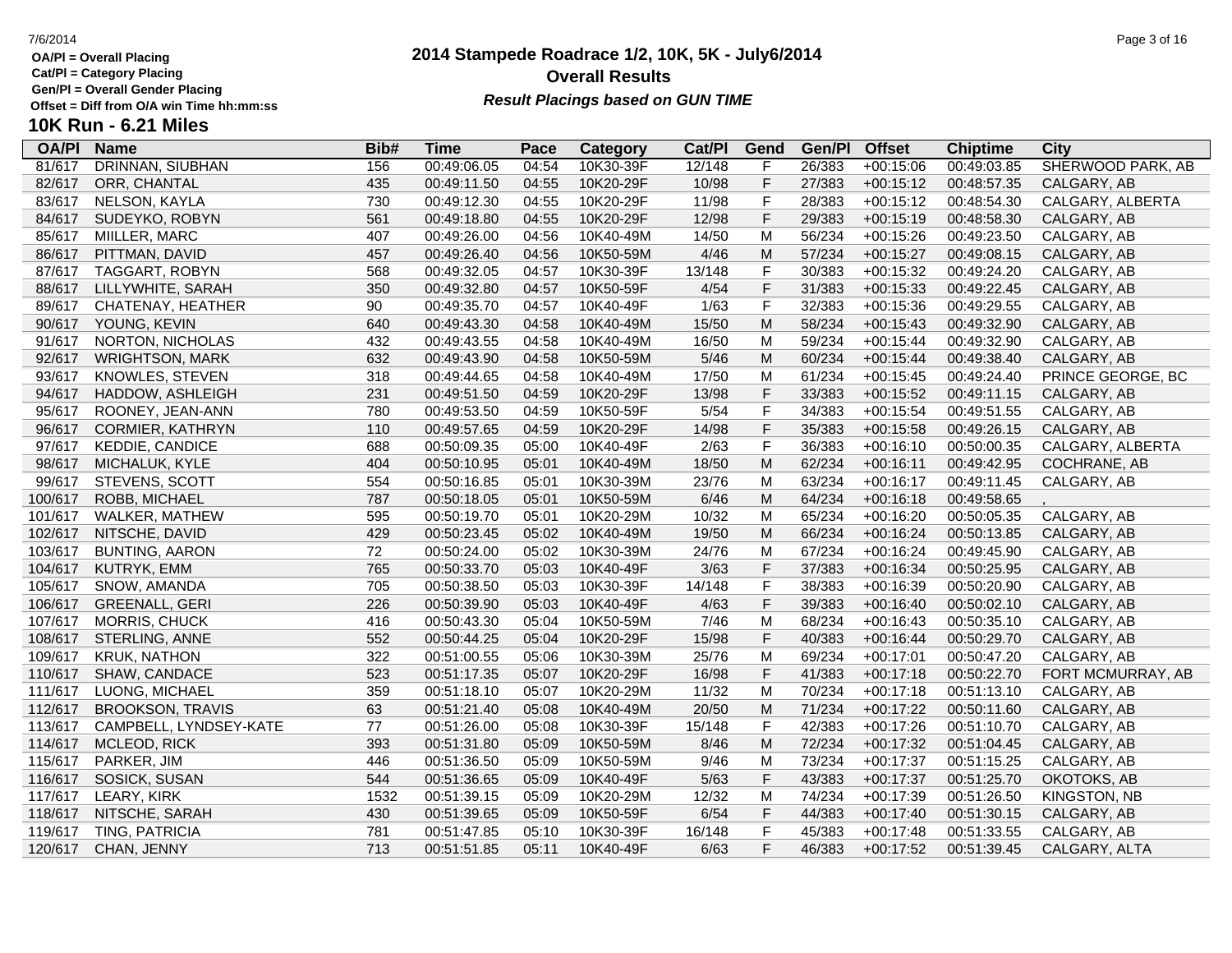**Cat/Pl = Category Placing**

**Gen/Pl = Overall Gender Placing**

## **2014 Stampede Roadrace 1/2, 10K, 5K - July6/2014 Overall Results Result Placings based on GUN TIME**

| <b>OA/PI</b> | <b>Name</b>               | Bib# | Time        | Pace  | Category  | Cat/PI | Gend                                                                                  | Gen/Pl | <b>Offset</b> | <b>Chiptime</b> | City             |
|--------------|---------------------------|------|-------------|-------|-----------|--------|---------------------------------------------------------------------------------------|--------|---------------|-----------------|------------------|
| 121/617      | ALBU, PHIL                | 651  | 00:51:54.10 | 05:11 | 10K20-29M | 13/32  | M                                                                                     | 75/234 | $+00:17:54$   | 00:51:27.60     | CALGARY, AB      |
| 122/617      | <b>WATTERS, ADRIAN</b>    | 603  | 00:51:56.20 | 05:11 | 10K40-49M | 21/50  | M                                                                                     | 76/234 | $+00:17:56$   | 00:51:53.50     | CALGARY, AB      |
| 123/617      | MACEACHERN, CARLA         | 363  | 00:52:00.85 | 05:12 | 10K40-49F | 7/63   | F                                                                                     | 47/383 | $+00:18:01$   | 00:51:51.05     | CALGARY, AB      |
| 124/617      | ROSS, STEVE               | 487  | 00:52:05.85 | 05:12 | 10K30-39M | 26/76  | ${\sf M}$                                                                             | 77/234 | $+00:18:06$   | 00:51:45.30     | CALGARY, AB      |
| 125/617      | HUYNH, HUY                | 277  | 00:52:06.05 | 05:12 | 10K30-39M | 27/76  | M                                                                                     | 78/234 | $+00:18:06$   | 00:51:45.40     | DENVER, CO       |
| 126/617      | AVEY, JAMES               | 17   | 00:52:15.30 | 05:13 | 10K30-39M | 28/76  | M                                                                                     | 79/234 | $+00:18:15$   | 00:51:39.45     | CALGARY, AB      |
| 127/617      | <b>ROSS, MICHAEL</b>      | 486  | 00:52:16.00 | 05:13 | 10K30-39M | 29/76  | M                                                                                     | 80/234 | $+00:18:16$   | 00:51:56.35     | CALGARY, AB      |
| 128/617      | RIEMANN, CAROLYNN         | 480  | 00:52:20.40 | 05:14 | 10K40-49F | 8/63   | F                                                                                     | 48/383 | $+00:18:21$   | 00:52:14.60     | CALGARY, AB      |
| 129/617      | MEEKING, DAN              | 396  | 00:52:22.05 | 05:14 | 10K30-39M | 30/76  | M                                                                                     | 81/234 | $+00:18:22$   | 00:52:10.15     | CALGARY, AB      |
| 130/617      | DESROCHERS, JANE          | 143  | 00:52:26.70 | 05:14 | 10K30-39F | 17/148 | $\mathsf F$                                                                           | 49/383 | $+00:18:27$   | 00:50:59.10     | CALGARY, AB      |
| 131/617      | CROSBY, LAURA             | 119  | 00:52:30.05 | 05:15 | 10K30-39F | 18/148 | F                                                                                     | 50/383 | $+00:18:30$   | 00:51:46.50     | CALGARY, AB      |
| 132/617      | SMITH, ANTHONY            | 533  | 00:52:30.10 | 05:15 | 10K40-49M | 22/50  | ${\sf M}$                                                                             | 82/234 | $+00:18:30$   | 00:52:16.10     | CALGARY, AB      |
| 133/617      | WOOD, JULIA               | 626  | 00:52:31.85 | 05:15 | 10K40-49F | 9/63   | F                                                                                     | 51/383 | $+00:18:32$   | 00:51:59.70     | CALGARY, AB      |
| 134/617      | SKOV, BONNIE              | 564  | 00:52:34.95 | 05:15 | 10K60-69F | 1/11   | F                                                                                     | 52/383 | $+00:18:35$   | 00:52:27.00     | CALGARY, AB      |
| 135/617      | DESROCHERS, DARREN        | 142  | 00:52:36.55 | 05:15 | 10K30-39M | 31/76  | M                                                                                     | 83/234 | $+00:18:37$   | 00:51:08.40     | CALGARY, AB      |
| 136/617      | <b>WANG, DEBBIE</b>       | 650  | 00:52:36.75 | 05:15 | 10K20-29F | 17/98  | F                                                                                     | 53/383 | $+00:18:37$   | 00:52:09.80     | MONTREAL, PQ     |
| 137/617      | ARDIEL, JONAH             | 771  | 00:52:39.05 | 05:15 | 10K20-29M | 14/32  | M                                                                                     | 84/234 | $+00:18:39$   | 00:52:17.45     | CALGARY, AB      |
| 138/617      | CHUDLEIGH, STEPHAN        | 97   | 00:52:45.25 | 05:16 | 10K30-39M | 32/76  | ${\sf M}$                                                                             | 85/234 | $+00:18:45$   | 00:50:39.45     | CALGARY, AB      |
| 139/617      | <b>GARRETT, STEPHANIE</b> | 200  | 00:52:45.35 | 05:16 | 10K20-29F | 18/98  | F                                                                                     | 54/383 | $+00:18:46$   | 00:52:41.20     | CALGARY, AB      |
| 140/617      | <b>BRUNSKILL, BILL</b>    | 68   | 00:52:48.65 | 05:16 | 10K50-59M | 10/46  | ${\sf M}$                                                                             | 86/234 | $+00:18:49$   | 00:52:34.75     | CALGARY, AB      |
| 141/617      | ALLAN, STEVE              | 712  | 00:52:58.85 | 05:17 | 10K70+M   | 1/4    | M                                                                                     | 87/234 | $+00:18:59$   | 00:52:51.85     | CALGARY, AB      |
| 142/617      | EWING, CAL                | 679  | 00:52:59.70 | 05:17 | 10K30-39M | 33/76  | M                                                                                     | 88/234 | $+00:19:00$   | 00:52:15.35     | CALGARY, ALBERTA |
| 143/617      | <b>TUCKER, PAUL</b>       | 782  | 00:53:02.45 | 05:18 | 10K30-39M | 34/76  | M                                                                                     | 89/234 | $+00:19:03$   | 00:52:59.55     | CALGARY, AB      |
| 144/617      | SAWYER, BARRY             | 504  | 00:53:04.80 | 05:18 | 10K50-59M | 11/46  | ${\sf M}$                                                                             | 90/234 | $+00:19:05$   | 00:53:00.65     | CALGARY, AB      |
| 145/617      | LEDERHOS, GILBERT         | 338  | 00:53:05.40 | 05:18 | 10K50-59M | 12/46  | M                                                                                     | 91/234 | $+00:19:06$   | 00:52:47.20     | CALGARY, AB      |
| 146/617      | MCDONALD, SEAN            | 660  | 00:53:07.05 | 05:18 | 10K20-29M | 15/32  | M                                                                                     | 92/234 | $+00:19:07$   | 00:52:52.95     | CALGARY, AB      |
| 147/617      | MAGSOMBOL, CHRISTINE      | 368  | 00:53:14.15 | 05:19 | 10K15-19F | 3/8    | F                                                                                     | 55/383 | $+00:19:14$   | 00:53:13.20     | CALGARY, AB      |
| 148/617      | MICHALUK, JEN             | 403  | 00:53:18.35 | 05:19 | 10K30-39F | 19/148 | F                                                                                     | 56/383 | $+00:19:19$   | 00:52:49.85     | COCHRANE, AB     |
| 149/617      | <b>BARTOS, ALAN</b>       | 27   | 00:53:18.45 | 05:19 | 10K30-39M | 35/76  | M                                                                                     | 93/234 | $+00:19:19$   | 00:52:31.00     | CALGARY, AB      |
| 150/617      | <b>SLATER, ANDREW</b>     | 739  | 00:53:19.15 | 05:19 | 10K30-39M | 36/76  | ${\sf M}$                                                                             | 94/234 | $+00:19:19$   | 00:53:03.85     | CALGARY, ALBERTA |
| 151/617      | HASS, MEGAN               | 244  | 00:53:22.15 | 05:20 | 10K30-39F | 20/148 | F                                                                                     | 57/383 | $+00:19:22$   | 00:52:53.55     | PORTAGE, MI      |
| 152/617      | <b>BOWEN, VAUGHAN</b>     | 55   | 00:53:26.85 | 05:20 | 10K60-69M | 5/17   | $\mathsf{M}% _{T}=\mathsf{M}_{T}\!\left( a,b\right) ,\ \mathsf{M}_{T}=\mathsf{M}_{T}$ | 95/234 | $+00:19:27$   | 00:53:22.15     | CALGARY, AB      |
| 153/617      | LOREFICE, SOPHIE          | 355  | 00:53:26.90 | 05:20 | 10K20-29F | 19/98  | F                                                                                     | 58/383 | $+00:19:27$   | 00:52:54.85     | CALGARY, AB      |
| 154/617      | <b>BONAR, JENNIFER</b>    | 48   | 00:53:27.20 | 05:20 | 10K30-39F | 21/148 | F                                                                                     | 59/383 | $+00:19:27$   | 00:51:17.55     | CALGARY, AB      |
| 155/617      | GALEY, KYRA               | 194  | 00:53:33.10 | 05:21 | 10K20-29F | 20/98  | F                                                                                     | 60/383 | $+00:19:33$   | 00:53:15.45     | LETHBRIDGE, AB   |
| 156/617      | CLARK, KEVIN              | 101  | 00:53:33.25 | 05:21 | 10K30-39M | 37/76  | ${\sf M}$                                                                             | 96/234 | $+00:19:33$   | 00:53:14.10     | CALGARY, AB      |
| 157/617      | CORCORAN, ERIN            | 109  | 00:53:34.40 | 05:21 | 10K20-29F | 21/98  | F                                                                                     | 61/383 | $+00:19:35$   | 00:53:04.75     | CALGARY, AB      |
| 158/617      | FLORES MONTALVO, SUHEILY  | 186  | 00:53:34.75 | 05:21 | 10K20-29F | 22/98  | F                                                                                     | 62/383 | $+00:19:35$   | 00:53:20.40     | CALGARY, AB      |
| 159/617      | <b>GREEN, ADAM</b>        | 224  | 00:53:45.55 | 05:22 | 10K30-39M | 38/76  | M                                                                                     | 97/234 | $+00:19:46$   | 00:53:20.25     | CALGARY, AB      |
| 160/617      | <b>BARBER, NADINE</b>     | 24   | 00:53:53.25 | 05:23 | 10K40-49F | 10/63  | F                                                                                     | 63/383 | $+00:19:53$   | 00:53:37.10     | CALGARY, AB      |
|              |                           |      |             |       |           |        |                                                                                       |        |               |                 |                  |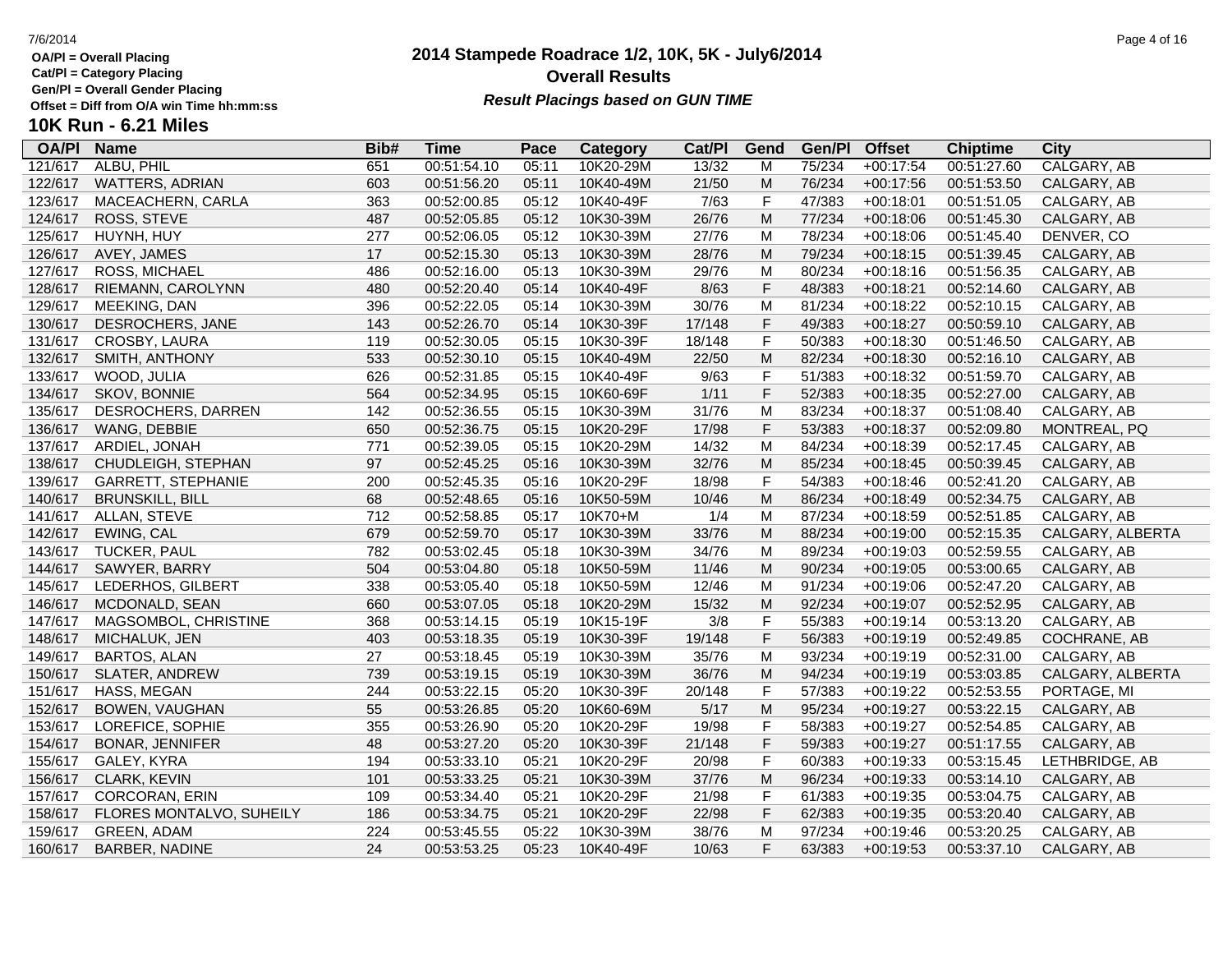**Cat/Pl = Category Placing**

**Gen/Pl = Overall Gender Placing**

### **2014 Stampede Roadrace 1/2, 10K, 5K - July6/2014** 7/6/2014 Page 5 of 16 **Overall Results Result Placings based on GUN TIME**

| <b>OA/PI</b> | <b>Name</b>            | Bib# | <b>Time</b> | Pace  | Category  | Cat/PI | Gend         | Gen/Pl  | <b>Offset</b> | <b>Chiptime</b> | City                   |
|--------------|------------------------|------|-------------|-------|-----------|--------|--------------|---------|---------------|-----------------|------------------------|
| 161/617      | ARMSTRONG, MEGHAN      | 11   | 00:53:55.90 | 05:23 | 10K30-39F | 22/148 | F            | 64/383  | $+00:19:56$   | 00:53:34.35     | CALGARY, AB            |
| 162/617      | HARTMAN, JO-ANN        | 242  | 00:54:01.55 | 05:24 | 10K30-39F | 23/148 | F            | 65/383  | $+00:20:02$   | 00:53:28.70     | <b>BRAGG CREEK, AB</b> |
| 163/617      | HAMELIN, ROBERTA       | 235  | 00:54:01.75 | 05:24 | 10K30-39F | 24/148 | F            | 66/383  | $+00:20:02$   | 00:53:28.10     | CALGARY, AB            |
| 164/617      | STAPLES, EVAN          | 551  | 00:54:10.50 | 05:25 | 10K20-29M | 16/32  | M            | 98/234  | $+00:20:11$   | 00:52:27.60     | CALGARY, AB            |
| 165/617      | CHENG, YING            | 92   | 00:54:11.90 | 05:25 | 10K20-29F | 23/98  | F            | 67/383  | $+00:20:12$   | 00:53:29.40     | MONTREAL, QC           |
| 166/617      | KAUFIELD, JENNIFER     | 686  | 00:54:14.75 | 05:25 | 10K40-49F | 11/63  | F            | 68/383  | $+00:20:15$   | 00:53:04.40     | CALGARY, ALBERTA       |
| 167/617      | MACDONALD, ANGELA      | 361  | 00:54:14.95 | 05:25 | 10K40-49F | 12/63  | F            | 69/383  | $+00:20:15$   | 00:53:47.35     | CALGARY, AB            |
| 168/617      | HANTZSCH, PATRICIA     | 1059 | 00:54:29.75 | 05:26 | 10K50-59F | $7/54$ | F            | 70/383  | $+00:20:30$   | 00:54:09.75     | CALGARY, AB            |
| 169/617      | YAKABUSKIE, ADAM       | 635  | 00:54:33.65 | 05:27 | 10K40-49M | 23/50  | M            | 99/234  | $+00:20:34$   | 00:52:57.90     | CALGARY, AB            |
| 170/617      | SMITH, KEVIN           | 536  | 00:54:36.40 | 05:27 | 10K50-59M | 13/46  | M            | 100/234 | $+00:20:37$   | 00:54:21.60     | CALGARY, AB            |
| 171/617      | CHOUCAIR, JORDANA      | 95   | 00:54:37.45 | 05:27 | 10K30-39F | 25/148 | F            | 71/383  | $+00:20:38$   | 00:53:31.40     | N. SALT LAKE, UT       |
| 172/617      | FODGE, JOY             | 187  | 00:54:38.05 | 05:27 | 10K20-29F | 24/98  | F            | 72/383  | $+00:20:38$   | 00:54:15.05     | SNOHOMISH, WA          |
| 173/617      | ELLIOTT, JUDITH        | 169  | 00:54:42.65 | 05:28 | 10K50-59F | 8/54   | F            | 73/383  | $+00:20:43$   | 00:54:27.80     | CALGARY, AB            |
| 174/617      | ROBINSON, MEGAN        | 482  | 00:54:42.95 | 05:28 | 10K20-29F | 25/98  | F            | 74/383  | $+00:20:43$   | 00:54:28.20     | CALGARY, AB            |
| 175/617      | <b>BORCHART, SARAH</b> | 49   | 00:54:49.05 | 05:28 | 10K20-29F | 26/98  | $\mathsf F$  | 75/383  | $+00:20:49$   | 00:54:29.70     | PORTLAND, OR           |
| 176/617      | FRITZ, PASCAL          | 191  | 00:54:49.75 | 05:28 | 10K30-39M | 39/76  | M            | 101/234 | $+00:20:50$   | 00:54:30.05     | PORTLAND, OR           |
| 177/617      | ROBSON, GABRIELLE      | 483  | 00:54:58.05 | 05:29 | 10K20-29F | 27/98  | F            | 76/383  | $+00:20:58$   | 00:54:36.30     | CALGARY, AB            |
| 178/617      | SETCH, JAMES           | 522  | 00:55:00.55 | 05:30 | 10K30-39M | 40/76  | ${\sf M}$    | 102/234 | $+00:21:01$   | 00:54:37.30     | CALGARY, AB            |
| 179/617      | FEHR, STEADY EDDY      | 654  | 00:55:02.75 | 05:30 | 10K50-59M | 14/46  | M            | 103/234 | $+00:21:03$   | 00:54:19.55     | CALGARY, AB            |
| 180/617      | DA COSTA, FELIX        | 126  | 00:55:03.90 | 05:30 | 10K50-59M | 15/46  | M            | 104/234 | $+00:21:04$   | 00:54:28.15     | CALGARY, AB            |
| 181/617      | <b>TAMAKI, BRANDON</b> | 569  | 00:55:04.80 | 05:30 | 10K15-19M | 5/7    | M            | 105/234 | $+00:21:05$   | 00:54:22.90     | CALGARY, AB            |
| 182/617      | SUDAR, ISAAC           | 560  | 00:55:05.70 | 05:30 | 10K20-29M | 17/32  | M            | 106/234 | $+00:21:06$   | 00:54:25.05     | CALGARY, AB            |
| 183/617      | DOBEK, GRACE           | 150  | 00:55:05.80 | 05:30 | 10K20-29F | 28/98  | F            | 77/383  | $+00:21:06$   | 00:53:38.90     | CALGARY, AB            |
| 184/617      | KACHUR, KARLI          | 294  | 00:55:09.30 | 05:30 | 10K20-29F | 29/98  | F            | 78/383  | $+00:21:09$   | 00:54:37.30     | CALGARY, AB            |
| 185/617      | SINCLAIR, BARRY        | 529  | 00:55:10.25 | 05:31 | 10K30-39M | 41/76  | M            | 107/234 | $+00:21:10$   | 00:55:04.35     | CALGARY, AB            |
| 186/617      | THIESSEN, DAVID        | 750  | 00:55:12.20 | 05:31 | 10K30-39M | 42/76  | M            | 108/234 | $+00:21:12$   | 00:54:03.30     | CALGARY, AB            |
| 187/617      | DALY, DEAN             | 128  | 00:55:15.15 | 05:31 | 10K30-39M | 43/76  | M            | 109/234 | $+00:21:15$   | 00:54:15.45     | CALGARY, AB            |
| 188/617      | LAUSCHER, LEAH         | 337  | 00:55:15.30 | 05:31 | 10K30-39F | 26/148 | F            | 79/383  | $+00:21:15$   | 00:55:02.75     | RED DEER, AB           |
| 189/617      | MCDONALD, JOHN         | 386  | 00:55:18.65 | 05:31 | 10K50-59M | 16/46  | M            | 110/234 | $+00:21:19$   | 00:53:57.55     | CALGARY, AB            |
| 190/617      | GOMEZ, YORVIS          | 214  | 00:55:21.85 | 05:32 | 10K30-39M | 44/76  | M            | 111/234 | $+00:21:22$   | 00:55:13.20     | CHESTERMERE, AB        |
| 191/617      | MORATINOS, JESUS       | 412  | 00:55:22.25 | 05:32 | 10K40-49M | 24/50  | M            | 112/234 | $+00:21:22$   | 00:55:11.80     | CALGARY, AB            |
| 192/617      | WILLEMS, SARA          | 618  | 00:55:22.90 | 05:32 | 10K40-49F | 13/63  | F            | 80/383  | $+00:21:23$   | 00:52:53.45     | AIRDRIE, AB            |
| 193/617      | <b>EAMER, MITCHELL</b> | 653  | 00:55:26.45 | 05:32 | 10K20-29M | 18/32  | M            | 113/234 | $+00:21:27$   | 00:44:26.45     | HALIFAX, NOVA SCOTI    |
| 194/617      | NELSON, DOUG           | 425  | 00:55:28.85 | 05:32 | 10K30-39M | 45/76  | M            | 114/234 | $+00:21:29$   | 00:55:05.50     | CALGARY, AB            |
| 195/617      | ANDERSON, ERIN         | 9    | 00:55:35.55 | 05:33 | 10K15-19F | 4/8    | $\mathsf{F}$ | 81/383  | $+00:21:36$   | 00:55:23.25     | CALGARY, AB            |
| 196/617      | SEITZ, DESIRAE         | 519  | 00:55:40.65 | 05:34 | 10K30-39F | 27/148 | F            | 82/383  | $+00:21:41$   | 00:54:28.90     | DUCHESS, AB            |
| 197/617      | JACKSON, AIMEE         | 284  | 00:55:42.30 | 05:34 | 10K30-39F | 28/148 | F            | 83/383  | $+00:21:42$   | 00:54:41.70     | CALGARY, AB            |
| 198/617      | MALIK, NEIL            | 371  | 00:55:42.65 | 05:34 | 10K30-39M | 46/76  | M            | 115/234 | $+00:21:43$   | 00:55:30.50     | CALGARY, AB            |
| 199/617      | MEEKING, MELANIE       | 397  | 00:55:43.20 | 05:34 | 10K30-39F | 29/148 | F            | 84/383  | $+00:21:43$   | 00:55:31.30     | CALGARY, AB            |
| 200/617      | VAN DEN BRINK, TARA    | 581  | 00:55:43.75 | 05:34 | 10K30-39F | 30/148 | F            | 85/383  | $+00:21:44$   | 00:55:23.40     | CALGARY, AB            |
|              |                        |      |             |       |           |        |              |         |               |                 |                        |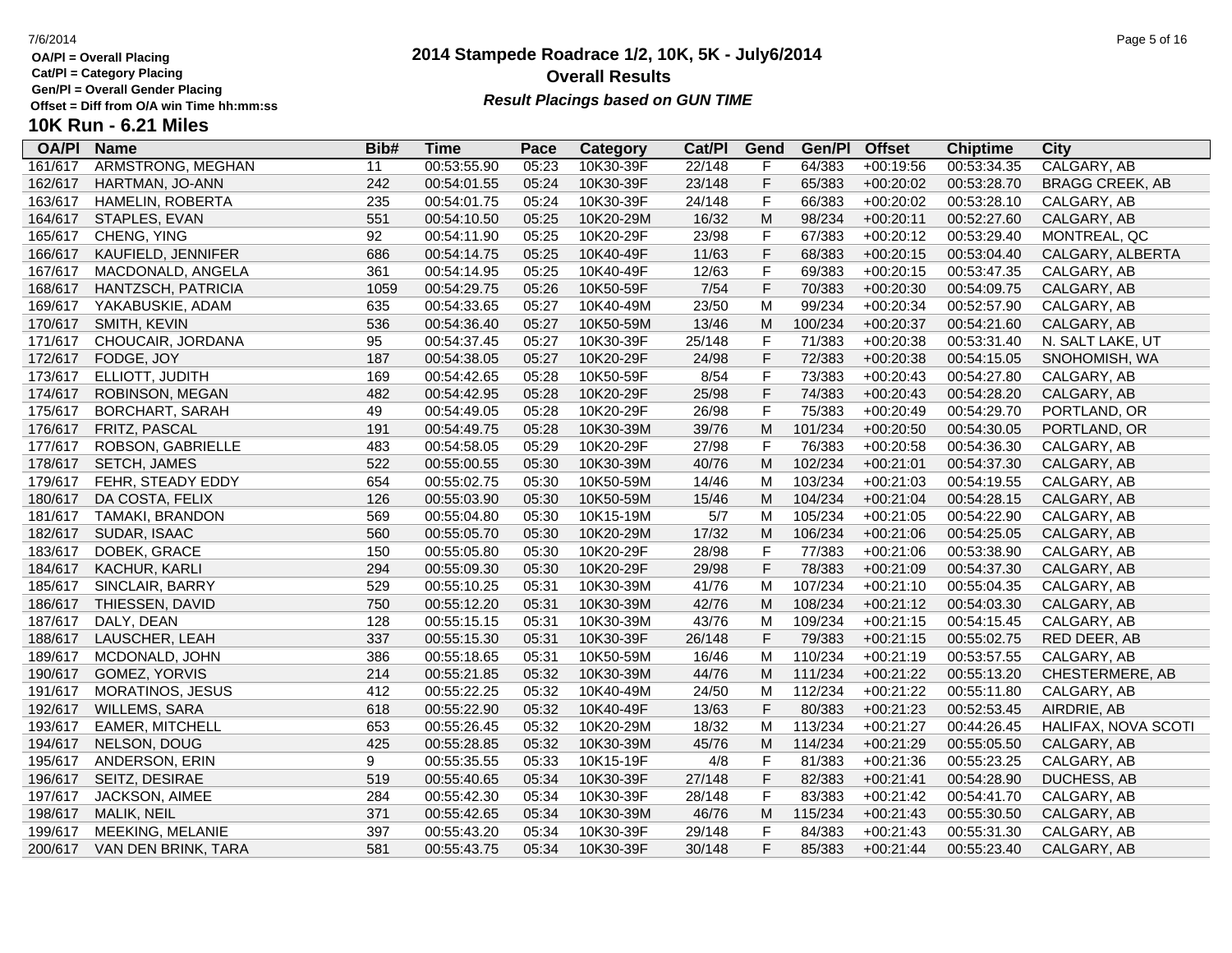**Cat/Pl = Category Placing**

**Gen/Pl = Overall Gender Placing**

### **2014 Stampede Roadrace 1/2, 10K, 5K - July6/2014** 7/6/2014 Page 6 of 16 **Overall Results** Gen/PI = Overall Gender Placing<br>Offset = Diff from O/A win Time hh:mm:ss *Result Placings based on GUN TIME*

| <b>OA/PI</b> | <b>Name</b>             | Bib# | Time        | Pace  | Category  | Cat/PI | Gend         | Gen/Pl  | <b>Offset</b> | <b>Chiptime</b> | City             |
|--------------|-------------------------|------|-------------|-------|-----------|--------|--------------|---------|---------------|-----------------|------------------|
| 201/617      | RANTA, DUANE            | 473  | 00:55:44.00 | 05:34 | 10K40-49M | 25/50  | м            | 116/234 | $+00:21:44$   | 00:55:21.50     | AIRDRIE, AB      |
| 202/617      | PECK, DONNA             | 694  | 00:55:45.25 | 05:34 | 10K40-49F | 14/63  | F            | 86/383  | $+00:21:45$   | 00:55:36.60     | EDMONTON, AB     |
| 203/617      | <b>BROWN, GORD</b>      | 673  | 00:55:45.50 | 05:34 | 10K40-49M | 26/50  | M            | 117/234 | $+00:21:46$   | 00:55:36.40     | EDMONTON, AB     |
| 204/617      | JOHNSON, TAMARA         | 291  | 00:55:46.85 | 05:34 | 10K50-59F | 9/54   | F            | 87/383  | $+00:21:47$   | 00:55:31.40     | CALGARY, AB      |
| 205/617      | KOLES, SARAH            | 321  | 00:55:46.90 | 05:34 | 10K40-49F | 15/63  | $\mathsf F$  | 88/383  | $+00:21:47$   | 00:55:36.30     | CALGARY, AB      |
| 206/617      | YELLIN, ALLAN           | 638  | 00:55:48.35 | 05:34 | 10K60-69M | 6/17   | M            | 118/234 | $+00:21:49$   | 00:55:43.50     | CALGARY, AB      |
| 207/617      | COLEMAN, CYNTHIA        | 675  | 00:55:51.40 | 05:35 | 10K40-49F | 16/63  | $\mathsf F$  | 89/383  | $+00:21:52$   | 00:55:32.55     | CALGARY, ALBERTA |
| 208/617      | CARLSON, LAURA          | 81   | 00:55:53.45 | 05:35 | 10K20-29F | 30/98  | $\mathsf F$  | 90/383  | $+00:21:54$   | 00:55:29.65     | CALGARY, AB      |
| 209/617      | GRADY, MATT             | 217  | 00:55:53.80 | 05:35 | 10K30-39M | 47/76  | M            | 119/234 | $+00:21:54$   | 00:55:28.60     | CALGARY, AB      |
| 210/617      | GALIZIA, MARCELLA       | 196  | 00:55:57.45 | 05:35 | 10K20-29F | 31/98  | $\mathsf{F}$ | 91/383  | $+00:21:58$   | 00:55:34.70     | CALGARY, AB      |
| 211/617      | MERCER, PHILLIP         | 400  | 00:55:58.80 | 05:35 | 10K20-29M | 19/32  | M            | 120/234 | $+00:21:59$   | 00:54:48.05     | CALGARY, AB      |
| 212/617      | KEOHANE, MIKE           | 311  | 00:56:03.10 | 05:36 | 10K50-59M | 17/46  | M            | 121/234 | $+00:22:03$   | 00:55:18.55     | CALGARY, AB      |
| 213/617      | <b>IRWIN, WILLIAM</b>   | 723  | 00:56:03.40 | 05:36 | 10K50-59M | 18/46  | M            | 122/234 | $+00:22:04$   | 00:55:46.15     | CALGARY, ALBERTA |
| 214/617      | COOKE, GREG             | 107  | 00:56:05.25 | 05:36 | 10K40-49M | 27/50  | M            | 123/234 | $+00:22:05$   | 00:55:44.80     | CALGARY, AB      |
| 215/617      | DIKEMAN, FRED           | 149  | 00:56:05.30 | 05:36 | 10K50-59M | 19/46  | M            | 124/234 | $+00:22:05$   | 00:55:45.95     | MARIETTA, GA     |
| 216/617      | VAROVICI, DRAGOS        | 751  | 00:56:09.75 | 05:36 | 10K30-39M | 48/76  | M            | 125/234 | $+00:22:10$   | 00:55:54.50     | CALGARY, ALBERTA |
| 217/617      | <b>BORIDY, LORRAINE</b> | 51   | 00:56:10.65 | 05:37 | 10K30-39F | 31/148 | $\mathsf F$  | 92/383  | $+00:22:11$   | 00:55:38.50     | CALGARY, AB      |
| 218/617      | BU, ZHE LIN             | 69   | 00:56:12.85 | 05:37 | 10K20-29F | 32/98  | F            | 93/383  | $+00:22:13$   | 00:55:21.55     | CALGARY, AB      |
| 219/617      | <b>MARON, PAUL</b>      | 375  | 00:56:14.50 | 05:37 | 10K30-39M | 49/76  | M            | 126/234 | $+00:22:15$   | 00:54:42.70     | CALGARY, AB      |
| 220/617      | <b>GAULT, COURTNEY</b>  | 683  | 00:56:21.90 | 05:38 | 10K20-29F | 33/98  | $\mathsf F$  | 94/383  | $+00:22:22$   | 00:54:55.60     | CALGARY, AB      |
| 221/617      | KIEFER, KRYSTINA        | 315  | 00:56:25.00 | 05:38 | 10K20-29F | 34/98  | $\mathsf{F}$ | 95/383  | $+00:22:25$   | 00:56:11.40     | CALGARY, AB      |
| 222/617      | COSTANZO, SHELLEY       | 113  | 00:56:26.65 | 05:38 | 10K30-39F | 32/148 | $\mathsf F$  | 96/383  | $+00:22:27$   | 00:56:11.85     | CALGARY, AB      |
| 223/617      | <b>KENNEDY, SARAH</b>   | 310  | 00:56:28.45 | 05:38 | 10K40-49F | 17/63  | $\mathsf F$  | 97/383  | $+00:22:29$   | 00:56:18.70     | CALGARY, AB      |
| 224/617      | UYS, CLOETE             | 579  | 00:56:30.60 | 05:39 | 10K50-59M | 20/46  | ${\sf M}$    | 127/234 | $+00:22:31$   | 00:56:11.45     | CALGARY, AB      |
| 225/617      | <b>EGAN, KIRSTIE</b>    | 167  | 00:56:31.45 | 05:39 | 10K50-59F | 10/54  | $\mathsf{F}$ | 98/383  | $+00:22:32$   | 00:55:30.25     | CALGARY, AB      |
| 226/617      | WINGERAK, DALLAS        | 623  | 00:56:33.50 | 05:39 | 10K40-49F | 18/63  | $\mathsf F$  | 99/383  | $+00:22:34$   | 00:56:14.15     | CALGARY, AB      |
| 227/617      | <b>GREGSON, KATIE</b>   | 227  | 00:56:44.20 | 05:40 | 10K20-29F | 35/98  | $\mathsf{F}$ | 100/383 | $+00:22:44$   | 00:56:27.70     | CALGARY, AB      |
| 228/617      | ROSS, EMILY             | 699  | 00:56:45.55 | 05:40 | 10K30-39F | 33/148 | F            | 101/383 | $+00:22:46$   | 00:55:57.30     | CALGARY, ALBERTA |
| 229/617      | KEATLEY, CATHERINE      | 302  | 00:56:48.35 | 05:40 | 10K30-39F | 34/148 | $\mathsf{F}$ | 102/383 | $+00:22:49$   | 00:56:33.30     | CALGARY, AB      |
| 230/617      | CARLE, TINA             | 78   | 00:56:48.95 | 05:40 | 10K30-39F | 35/148 | $\mathsf F$  | 103/383 | $+00:22:49$   | 00:56:21.30     | CALGARY, AB      |
| 231/617      | POZZO, RENEE            | 466  | 00:56:49.15 | 05:40 | 10K30-39F | 36/148 | $\mathsf{F}$ | 104/383 | $+00:22:49$   | 00:56:06.10     | CALGARY, AB      |
| 232/617      | SLUNT, TINA             | 532  | 00:56:51.10 | 05:41 | 10K30-39F | 37/148 | $\mathsf F$  | 105/383 | $+00:22:51$   | 00:56:10.05     | KIMBERLEY, BC    |
| 233/617      | GARRATT, LINDA          | 199  | 00:56:51.80 | 05:41 | 10K30-39F | 38/148 | $\mathsf{F}$ | 106/383 | $+00:22:52$   | 00:56:26.70     | CALGARY, AB      |
| 234/617      | SCHLAUCH, JENNY         | 510  | 00:56:53.55 | 05:41 | 10K30-39F | 39/148 | $\mathsf{F}$ | 107/383 | $+00:22:54$   | 00:56:25.30     | CALGARY, AB      |
| 235/617      | MCDONALD, JEN           | 662  | 00:56:53.75 | 05:41 | 10K30-39F | 40/148 | $\mathsf{F}$ | 108/383 | $+00:22:54$   | 00:56:39.25     | CALGARY, AB      |
| 236/617      | SMITH, JULIA            | 535  | 00:56:55.60 | 05:41 | 10K15-19F | 5/8    | $\mathsf F$  | 109/383 | $+00:22:56$   | 00:56:24.15     | CALGARY, AB      |
| 237/617      | SMITH, RICHARD          | 537  | 00:56:55.90 | 05:41 | 10K40-49M | 28/50  | M            | 128/234 | $+00:22:56$   | 00:56:24.35     | CALGARY, AB      |
| 238/617      | KWON, YOUNG-MI          | 328  | 00:57:00.65 | 05:42 | 10K40-49F | 19/63  | F            | 110/383 | $+00:23:01$   | 00:56:42.35     | CALGARY, AB      |
| 239/617      | LUKINUK, ELIZABETH      | 358  | 00:57:01.90 | 05:42 | 10K30-39F | 41/148 | $\mathsf{F}$ | 111/383 | $+00:23:02$   | 00:56:35.95     | LETHBRIDGE, AB   |
| 240/617      | KENNA, WILL             | 308  | 00:57:04.45 | 05:42 | 10K14&UM  | 1/2    | M            | 129/234 | $+00:23:05$   | 00:56:33.55     | CALGARY, AB      |
|              |                         |      |             |       |           |        |              |         |               |                 |                  |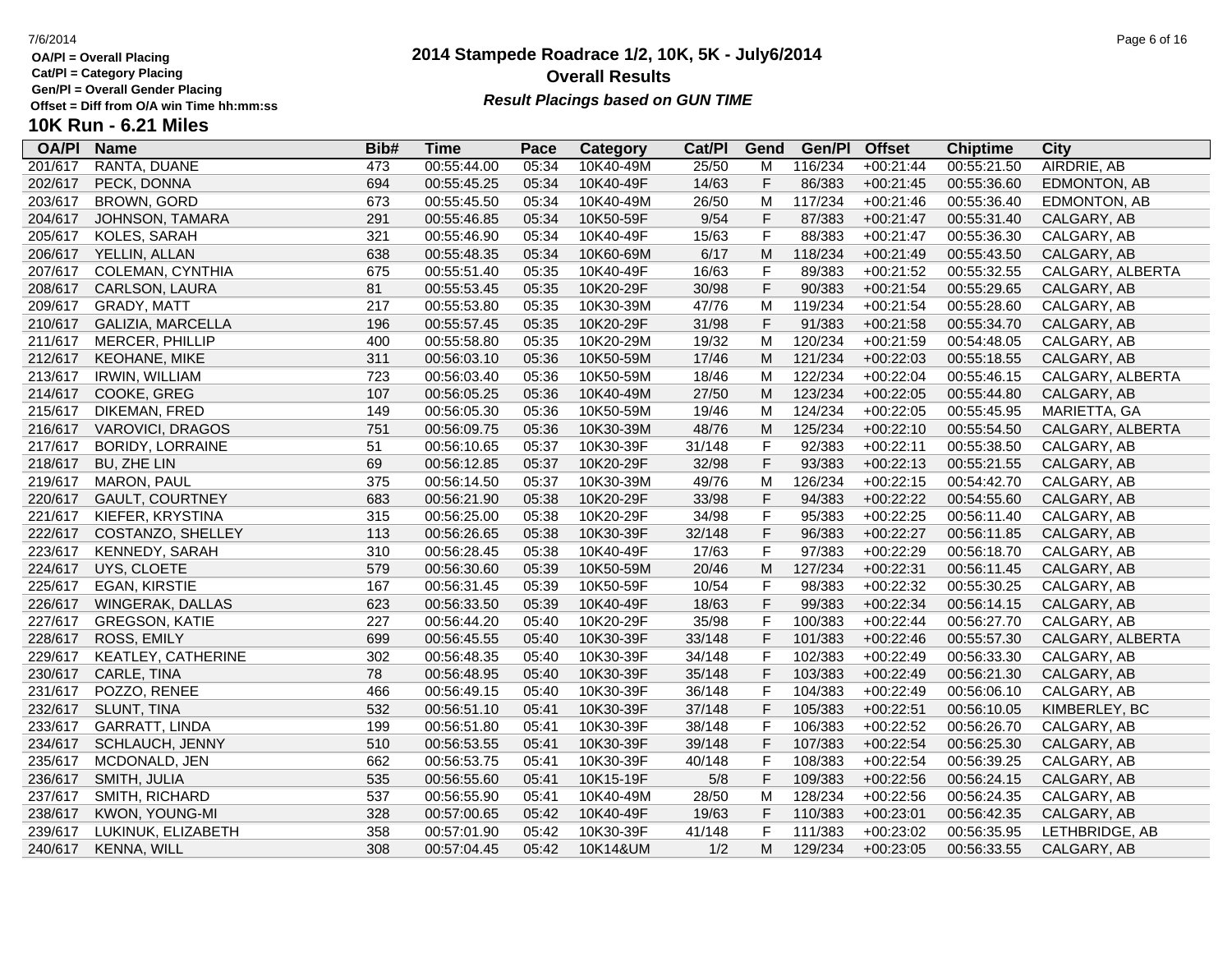**Cat/Pl = Category Placing**

**Gen/Pl = Overall Gender Placing**

# **10K Run - 6.21 Miles**

| <b>OA/PI</b> | <b>Name</b>                 | Bib# | <b>Time</b> | Pace  | Category  | Cat/PI | Gend                                                                                                       | Gen/Pl  | <b>Offset</b> | <b>Chiptime</b> | City              |
|--------------|-----------------------------|------|-------------|-------|-----------|--------|------------------------------------------------------------------------------------------------------------|---------|---------------|-----------------|-------------------|
| 241/617      | KENNA, MATTHEW              | 658  | 00:57:04.55 | 05:42 | 10K40-49M | 29/50  | M                                                                                                          | 130/234 | $+00:23:05$   | 00:56:32.90     | CALGARY, AB       |
| 242/617      | KIRKER, KATE                | 316  | 00:57:05.45 | 05:42 | 10K20-29F | 36/98  | F                                                                                                          | 112/383 | $+00:23:06$   | 00:56:51.25     | CALGARY, AB       |
| 243/617      | VAN NIKKELEN-KUYPER, MARIKE | 584  | 00:57:15.70 | 05:43 | 10K30-39F | 42/148 | $\mathsf{F}$                                                                                               | 113/383 | $+00:23:16$   | 00:56:54.00     | CALGARY, AB       |
| 244/617      | RYAN, LES                   | 494  | 00:57:17.70 | 05:43 | 10K50-59M | 21/46  | M                                                                                                          | 131/234 | $+00:23:18$   | 00:57:01.60     | CALGARY, AB       |
| 245/617      | HUNT, CHRIS                 | 275  | 00:57:18.00 | 05:43 | 10K30-39M | 50/76  | M                                                                                                          | 132/234 | $+00:23:18$   | 00:56:34.15     | CALGARY, AB       |
| 246/617      | SHREENAN, JAYDA             | 527  | 00:57:20.50 | 05:44 | 10K20-29F | 37/98  | $\mathsf F$                                                                                                | 114/383 | $+00:23:21$   | 00:56:25.45     | CALGARY, AB       |
| 247/617      | SMITH, JUSTINE              | 740  | 00:57:31.75 | 05:45 | 10K30-39F | 43/148 | $\mathsf F$                                                                                                | 115/383 | $+00:23:32$   | 00:57:08.65     | CALGARY, AB       |
| 248/617      | CROWE, LYNDSAY              | 121  | 00:57:33.90 | 05:45 | 10K20-29F | 38/98  | $\mathsf F$                                                                                                | 116/383 | $+00:23:34$   | 00:56:06.95     | CALGARY, AB       |
| 249/617      | ANDERSON, JAMIE             | 10   | 00:57:34.25 | 05:45 | 10K30-39F | 44/148 | $\mathsf{F}$                                                                                               | 117/383 | $+00:23:34$   | 00:56:30.70     | CALGARY, AB       |
| 250/617      | WHITE, DAVID                | 611  | 00:57:35.75 | 05:45 | 10K30-39M | 51/76  | M                                                                                                          | 133/234 | $+00:23:36$   | 00:56:43.15     | CALGARY, AB       |
| 251/617      | SETCH, ELIZABETH            | 521  | 00:57:37.35 | 05:45 | 10K30-39F | 45/148 | $\mathsf F$                                                                                                | 118/383 | $+00:23:38$   | 00:57:13.70     | CALGARY, AB       |
| 252/617      | DUYVEWAARDT, HANNAH         | 162  | 00:57:38.10 | 05:45 | 10K20-29F | 39/98  | $\mathsf F$                                                                                                | 119/383 | $+00:23:38$   | 00:57:27.95     | KELOWNA, BC       |
| 253/617      | <b>ITO, YOSHIAKI</b>        | 281  | 00:57:41.60 | 05:46 | 10K70+M   | 2/4    | M                                                                                                          | 134/234 | $+00:23:42$   | 00:57:41.60     | CALGARY, AB       |
| 254/617      | VAREY, JENNIFER             | 588  | 00:57:54.10 | 05:47 | 10K40-49F | 20/63  | $\mathsf F$                                                                                                | 120/383 | $+00:23:54$   | 00:57:06.75     | CALGARY, AB       |
| 255/617      | CHONG, SANDY                | 674  | 00:57:56.40 | 05:47 | 10K30-39F | 46/148 | $\mathsf F$                                                                                                | 121/383 | $+00:23:57$   | 00:57:30.95     | CALGARY, AB       |
| 256/617      | RODGER, ANNE                | 484  | 00:57:58.25 | 05:47 | 10K50-59F | 11/54  | $\mathsf F$                                                                                                | 122/383 | $+00:23:58$   | 00:57:45.50     | CALGARY, AB       |
| 257/617      | HOLST, TRICIA               | 260  | 00:58:00.30 | 05:48 | 10K30-39F | 47/148 | $\mathsf F$                                                                                                | 123/383 | $+00:24:00$   | 00:57:08.70     | CALGARY, AB       |
| 258/617      | IRWIN, JENNIFER             | 721  | 00:58:00.90 | 05:48 | 10K15-19F | 6/8    | $\mathsf F$                                                                                                | 124/383 | $+00:24:01$   | 00:57:43.60     | CALGARY, ALBERTA  |
| 259/617      | ZUMBRUNN, STEVE             | 649  | 00:58:05.50 | 05:48 | 10K50-59M | 22/46  | M                                                                                                          | 135/234 | $+00:24:06$   | 00:57:48.45     | CALGARY, AB       |
| 260/617      | <b>BOTTING, ALLIE</b>       | 53   | 00:58:06.65 | 05:48 | 10K30-39F | 48/148 | $\mathsf F$                                                                                                | 125/383 | $+00:24:07$   | 00:56:31.55     | CALGARY, AB       |
| 261/617      | NIELSEN, TESS               | 427  | 00:58:06.85 | 05:48 | 10K30-39F | 49/148 | $\mathsf{F}$                                                                                               | 126/383 | $+00:24:07$   | 00:57:14.55     | CALGARY, AB       |
| 262/617      | ROSS, BRADY                 | 485  | 00:58:08.55 | 05:48 | 10K50-59M | 23/46  | M                                                                                                          | 136/234 | $+00:24:09$   | 00:57:51.80     | CALGARY, AB       |
| 263/617      | DIEP, CAROLINE              | 146  | 00:58:10.50 | 05:49 | 10K30-39F | 50/148 | $\mathsf F$                                                                                                | 127/383 | $+00:24:11$   | 00:58:06.80     | CALGARY, AB       |
| 264/617      | <b>BLACKWELL, TERRA</b>     | 44   | 00:58:12.40 | 05:49 | 10K40-49F | 21/63  | $\mathsf F$                                                                                                | 128/383 | $+00:24:13$   | 00:57:54.75     | CALGARY, AB       |
| 266/617      | SINGLETON, REILLY           | 531  | 00:58:14.00 | 05:49 | 10K14&UM  | 2/2    | M                                                                                                          | 138/234 | $+00:24:14$   | 00:57:56.65     | CALGARY, AB       |
| 265/617      | <b>EWART, PHIL</b>          | 174  | 00:58:14.00 | 05:49 | 10K40-49M | 30/50  | M                                                                                                          | 137/234 | $+00:24:14$   | 00:57:40.15     | CALGARY, AB       |
| 267/617      | CAMPBELL, ALAN              | 733  | 00:58:17.70 | 05:49 | 10K50-59M | 24/46  | M                                                                                                          | 139/234 | $+00:24:18$   | 00:57:02.30     | CALGARY, AB       |
| 268/617      | <b>BILLS, JUSTIN</b>        | 40   | 00:58:18.80 | 05:49 | 10K20-29M | 20/32  | M                                                                                                          | 140/234 | $+00:24:19$   | 00:57:43.70     | CALGARY, AB       |
| 269/617      | HIRTH, NORBERT              | 744  | 00:58:19.25 | 05:49 | 10K50-59M | 25/46  | M                                                                                                          | 141/234 | $+00:24:19$   | 00:57:24.50     | COCHRANE, ALBERTA |
| 270/617      | REID, DAVE                  | 731  | 00:58:22.75 | 05:50 | 10K40-49M | 31/50  | M                                                                                                          | 142/234 | $+00:24:23$   | 00:57:19.65     | CALGARY, AB       |
| 271/617      | HAMILL, CATHERINE           | 563  | 00:58:26.30 | 05:50 | 10K20-29F | 40/98  | $\mathsf F$                                                                                                | 129/383 | $+00:24:26$   | 00:58:09.55     | CALGARY, AB       |
| 272/617      | ZEMP, SHELDON               | 643  | 00:58:28.15 | 05:50 | 10K50-59M | 26/46  | $\mathsf{M}% _{T}=\mathsf{M}_{T}\!\left( a,b\right) ,\ \mathsf{M}_{T}=\mathsf{M}_{T}\!\left( a,b\right) ,$ | 143/234 | $+00:24:28$   | 00:58:20.30     | WHITECOURT, AB    |
| 273/617      | O'SULLIVAN, PETER           | 434  | 00:58:29.85 | 05:50 | 10K20-29M | 21/32  | M                                                                                                          | 144/234 | $+00:24:30$   | 00:57:10.05     | CALGARY, AB       |
| 274/617      | <b>BROWN, BRIA</b>          | 64   | 00:58:30.50 | 05:51 | 10K20-29F | 41/98  | $\mathsf F$                                                                                                | 130/383 | $+00:24:31$   | 00:57:48.85     | CALGARY, AB       |
| 275/617      | HOWELL, CASSANDRA           | 267  | 00:58:31.45 | 05:51 | 10K20-29F | 42/98  | $\mathsf F$                                                                                                | 131/383 | $+00:24:32$   | 00:57:05.00     | CALGARY, AB       |
| 276/617      | SERIESKA, CHERIE            | 520  | 00:58:34.45 | 05:51 | 10K40-49F | 22/63  | $\mathsf F$                                                                                                | 132/383 | $+00:24:35$   | 00:58:21.25     | CALGARY, AB       |
| 277/617      | DIFRANCESCO, LISA           | 148  | 00:58:36.15 | 05:51 | 10K50-59F | 12/54  | $\mathsf{F}$                                                                                               | 133/383 | $+00:24:36$   | 00:58:18.40     | CALGARY, AB       |
| 278/617      | GILMOUR, COLIN              | 210  | 00:58:36.80 | 05:51 | 10K40-49M | 32/50  | M                                                                                                          | 145/234 | $+00:24:37$   | 00:57:59.90     | CALGARY, AB       |
| 279/617      | WHITE, MITCHELL             | 613  | 00:58:37.95 | 05:51 | 10K40-49M | 33/50  | M                                                                                                          | 146/234 | $+00:24:38$   | 00:58:09.25     | CALGARY, AB       |
| 280/617      | MACDONALD-GRAY, BETTY       | 362  | 00:58:38.80 | 05:51 | 10K60-69F | 2/11   | F                                                                                                          | 134/383 | $+00:24:39$   | 00:58:12.20     | CALGARY, AB       |

### **2014 Stampede Roadrace 1/2, 10K, 5K - July6/2014** 7/6/2014 Page 7 of 16 **Overall Results Result Placings based on GUN TIME**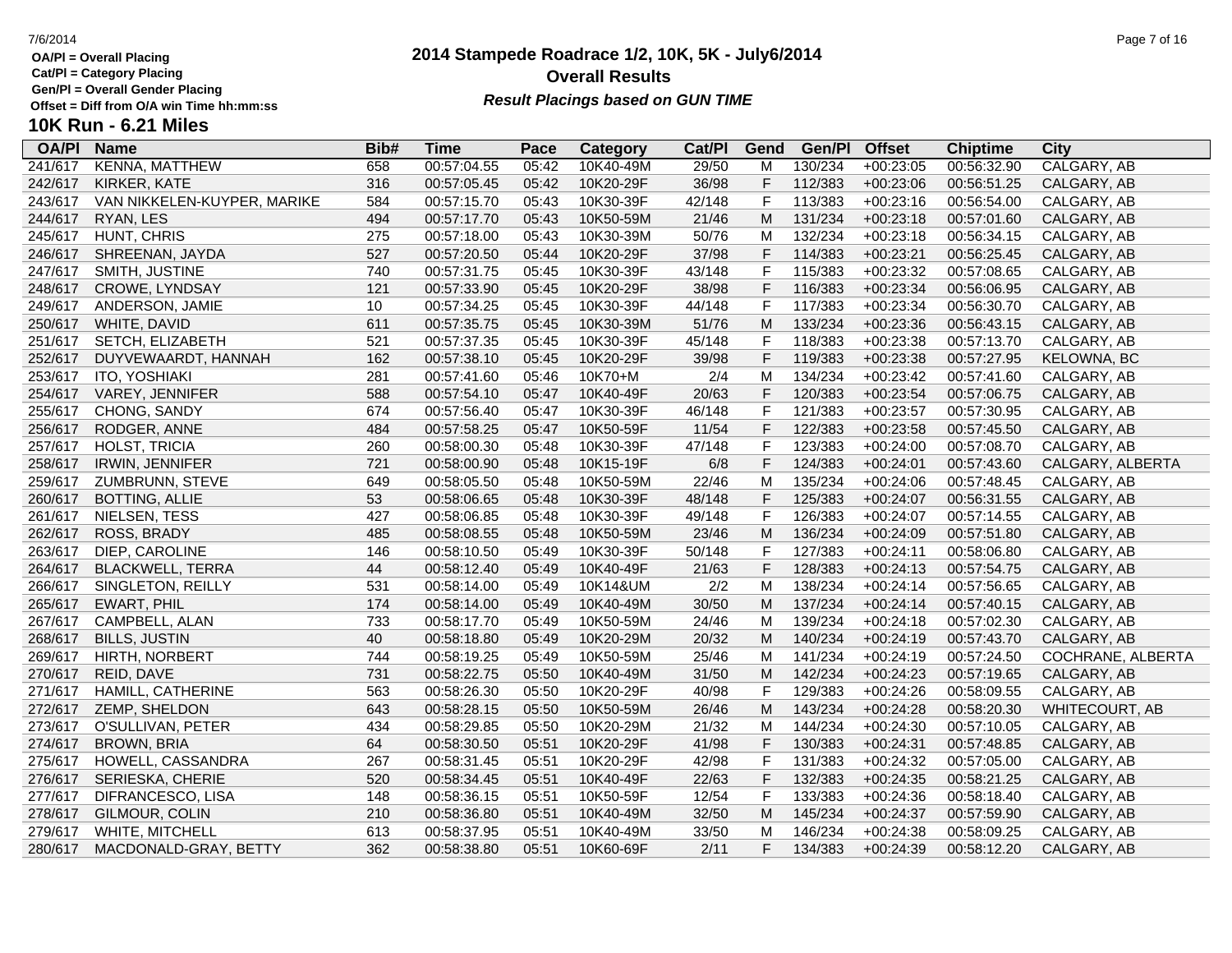**Cat/Pl = Category Placing**

**Gen/Pl = Overall Gender Placing**

# **10K Run - 6.21 Miles**

| <b>OA/PI</b> | <b>Name</b>              | Bib# | <b>Time</b> | Pace  | <b>Category</b> | Cat/PI | Gend           | Gen/Pl  | <b>Offset</b> | <b>Chiptime</b> | <b>City</b>             |
|--------------|--------------------------|------|-------------|-------|-----------------|--------|----------------|---------|---------------|-----------------|-------------------------|
| 281/617      | <b>WILTSE, KIM</b>       | 710  | 00:58:38.95 | 05:51 | 10K30-39F       | 51/148 | F              | 135/383 | $+00:24:39$   | 00:58:20.05     | <b>CALGARY, ALBERTA</b> |
| 282/617      | CARRIER-ROBB, DOMINIQUE  | 755  | 00:58:40.40 | 05:52 | 10K30-39F       | 52/148 | $\mathsf F$    | 136/383 | $+00:24:41$   | 00:58:01.70     | CALGARY, AB             |
| 283/617      | BOTELHO, JILL            | 52   | 00:58:43.30 | 05:52 | 10K30-39F       | 53/148 | F              | 137/383 | $+00:24:43$   | 00:57:29.90     | CALGARY, AB             |
| 284/617      | PALMER, BRENDA           | 442  | 00:58:54.65 | 05:53 | 10K30-39F       | 54/148 | $\mathsf{F}$   | 138/383 | $+00:24:55$   | 00:57:54.40     | CALGARY, AB             |
| 285/617      | DEKEYSER, BOB            | 134  | 00:58:58.30 | 05:53 | 10K60-69M       | 7/17   | M              | 147/234 | $+00:24:58$   | 00:58:40.20     | ROCKTON, IL             |
| 286/617      | HOLZINGER, MASAKO        | 262  | 00:59:01.85 | 05:54 | 10K30-39F       | 55/148 | $\mathsf F$    | 139/383 | $+00:25:02$   | 00:58:12.90     | COCHRANE, AB            |
| 287/617      | PASIEKA, JANICE          | 447  | 00:59:03.40 | 05:54 | 10K50-59F       | 13/54  | $\mathsf{F}$   | 140/383 | $+00:25:04$   | 00:58:19.60     | CALGARY, AB             |
| 288/617      | KACHUR, BRENDA           | 293  | 00:59:04.15 | 05:54 | 10K40-49F       | 23/63  | $\mathsf F$    | 141/383 | $+00:25:04$   | 00:58:32.30     | CALGARY, AB             |
| 289/617      | HUNT, SAMARA             | 276  | 00:59:04.80 | 05:54 | 10K40-49F       | 24/63  | $\mathsf F$    | 142/383 | $+00:25:05$   | 00:58:08.35     | CALGARY, AB             |
| 290/617      | <b>BLANCH, CARON</b>     | 46   | 00:59:19.25 | 05:55 | 10K30-39F       | 56/148 | $\mathsf F$    | 143/383 | $+00:25:19$   | 00:58:02.80     | CALGARY, AB             |
| 291/617      | <b>BISHOP, CRAIG</b>     | 41   | 00:59:19.70 | 05:55 | 10K40-49M       | 34/50  | M              | 148/234 | $+00:25:20$   | 00:59:11.30     | CALGARY, AB             |
| 292/617      | <b>GERLACH, KARIN</b>    | 203  | 00:59:26.05 | 05:56 | 10K50-59F       | 14/54  | $\mathsf{F}$   | 144/383 | $+00:25:26$   | 00:59:16.00     | CALGARY, AB             |
| 293/617      | LOGAN, BRITTANY          | 353  | 00:59:31.75 | 05:57 | 10K20-29F       | 43/98  | $\mathsf{F}$   | 145/383 | $+00:25:32$   | 00:59:16.20     | CALGARY, AB             |
| 294/617      | <b>BLACKER, WILLOW</b>   | 42   | 00:59:32.10 | 05:57 | 10K20-29F       | 44/98  | F              | 146/383 | $+00:25:32$   | 00:58:21.35     | CALGARY, AB             |
| 295/617      | JOE, LAUREN              | 289  | 00:59:34.45 | 05:57 | 10K20-29F       | 45/98  | $\mathsf{F}$   | 147/383 | $+00:25:35$   | 00:58:41.00     | CALGARY, AB             |
| 296/617      | HALL, RANDALL            | 233  | 00:59:40.15 | 05:58 | 10K60-69M       | 8/17   | M              | 149/234 | $+00:25:40$   | 00:58:48.60     | CALGARY, AB             |
| 297/617      | DRIEDGER, VAL            | 155  | 00:59:42.10 | 05:58 | 10K40-49F       | 25/63  | $\mathsf F$    | 148/383 | $+00:25:42$   | 00:58:54.75     | CALGARY, AB             |
| 298/617      | SNOW, ALISON             | 704  | 00:59:44.05 | 05:58 | 10K30-39F       | 57/148 | $\mathsf F$    | 149/383 | $+00:25:44$   | 00:59:25.80     | CALGARY, AB             |
| 299/617      | DEREKSEN, GARY           | 140  | 00:59:44.15 | 05:58 | 10K50-59M       | 27/46  | M              | 150/234 | $+00:25:44$   | 00:59:10.25     | CALGARY, AB             |
| 300/617      | REID, ASHLEY             | 477  | 00:59:48.40 | 05:58 | 10K20-29F       | 46/98  | $\mathsf F$    | 150/383 | $+00:25:49$   | 00:59:36.85     | CALGARY, AB             |
| 301/617      | ADAMS, KELLIE            | 5    | 00:59:51.00 | 05:59 | 10K30-39F       | 58/148 | $\overline{F}$ | 151/383 | $+00:25:51$   | 00:59:34.85     | CALGARY, AB             |
| 302/617      | RENNEBERG, LAURAN        | 696  | 00:59:52.90 | 05:59 | 10K30-39F       | 59/148 | $\mathsf F$    | 152/383 | $+00:25:53$   | 00:59:23.35     | CALGARY, AB             |
| 303/617      | SAWYER, PHYLLIS          | 505  | 00:59:53.90 | 05:59 | 10K50-59F       | 15/54  | $\overline{F}$ | 153/383 | $+00:25:54$   | 00:59:48.85     | CALGARY, AB             |
| 304/617      | PFEIFFER, SHANNON        | 456  | 00:59:58.40 | 05:59 | 10K30-39F       | 60/148 | $\mathsf F$    | 154/383 | $+00:25:59$   | 00:59:18.10     | CALGARY, AB             |
| 305/617      | POLSON, ALEXANDER        | 462  | 00:59:59.20 | 05:59 | 10K20-29M       | 22/32  | M              | 151/234 | $+00:25:59$   | 00:58:38.45     | CALGARY, AB             |
| 306/617      | SABATINI, ANDREA         | 495  | 00:59:59.70 | 05:59 | 10K30-39F       | 61/148 | F              | 155/383 | $+00:26:00$   | 00:59:30.25     | CALGARY, AB             |
| 307/617      | POLSON, RORY             | 463  | 01:00:01.15 | 06:00 | 10K50-59M       | 28/46  | M              | 152/234 | $+00:26:01$   | 00:58:40.00     | CALGARY, AB             |
| 308/617      | LIM, HYUNHEE             | 351  | 01:00:02.55 | 06:00 | 10K30-39F       | 62/148 | $\mathsf F$    | 156/383 | $+00:26:03$   | 00:59:05.85     | CALGARY, AB             |
| 309/617      | DUCKWORTH, SHAUN         | 159  | 01:00:06.10 | 06:00 | 10K30-39M       | 52/76  | M              | 153/234 | $+00:26:06$   | 00:58:45.50     | CALGARY, AB             |
| 310/617      | <b>BARTLETT, SABRINA</b> | 26   | 01:00:10.10 | 06:01 | 10K40-49F       | 26/63  | $\mathsf F$    | 157/383 | $+00:26:10$   | 00:59:55.55     | CALGARY, AB             |
| 311/617      | <b>BLOUGH, MICHAEL</b>   | 47   | 01:00:10.25 | 06:01 | 10K40-49M       | 35/50  | M              | 154/234 | $+00:26:10$   | 00:59:56.40     | CALGARY, AB             |
| 313/617      | CROWLEY, GILLIAN         | 122  | 01:00:10.95 | 06:01 | 10K20-29F       | 47/98  | $\mathsf F$    | 159/383 | $+00:26:11$   | 00:59:12.90     | CALGARY, AB             |
| 312/617      | EDWARD, AMANDA           | 166  | 01:00:10.95 | 06:01 | 10K30-39F       | 63/148 | $\mathsf F$    | 158/383 | $+00:26:11$   | 00:59:12.00     | CALGARY, AB             |
| 314/617      | MICHAUD, LYNN            | 405  | 01:00:11.80 | 06:01 | 10K30-39F       | 64/148 | $\mathsf F$    | 160/383 | $+00:26:12$   | 00:59:56.80     | CALGARY, AB             |
| 315/617      | AHENDA, ALLOYS           | 6    | 01:00:12.30 | 06:01 | 10K50-59M       | 29/46  | M              | 155/234 | $+00:26:12$   | 00:59:48.85     | CALGARY, AB             |
| 316/617      | VAN SANT, MAX            | 587  | 01:00:12.75 | 06:01 | 10K20-29M       | 23/32  | M              | 156/234 | $+00:26:13$   | 00:58:29.35     | CALGARY, AB             |
| 317/617      | RULLER, KEN              | 493  | 01:00:27.65 | 06:02 | 10K50-59M       | 30/46  | M              | 157/234 | $+00:26:28$   | 01:00:12.00     | CALGARY, AB             |
| 318/617      | ROSS, MAPLE              | 665  | 01:00:31.05 | 06:03 | 10K30-39F       | 65/148 | $\mathsf{F}$   | 161/383 | $+00:26:31$   | 00:59:08.40     | CALGARY, AB             |
| 319/617      | DICKSON, REBECCA         | 145  | 01:00:32.80 | 06:03 | 10K20-29F       | 48/98  | $\mathsf{F}$   | 162/383 | $+00:26:33$   | 01:00:03.65     | CALGARY, AB             |
| 320/617      | MOCH, DARCY              | 409  | 01:00:39.05 | 06:03 | 10K50-59M       | 31/46  | M              | 158/234 | $+00:26:39$   | 01:00:08.05     | CALGARY, AB             |

### **2014 Stampede Roadrace 1/2, 10K, 5K - July6/2014** 7/6/2014 Page 8 of 16 **Overall Results Result Placings based on GUN TIME**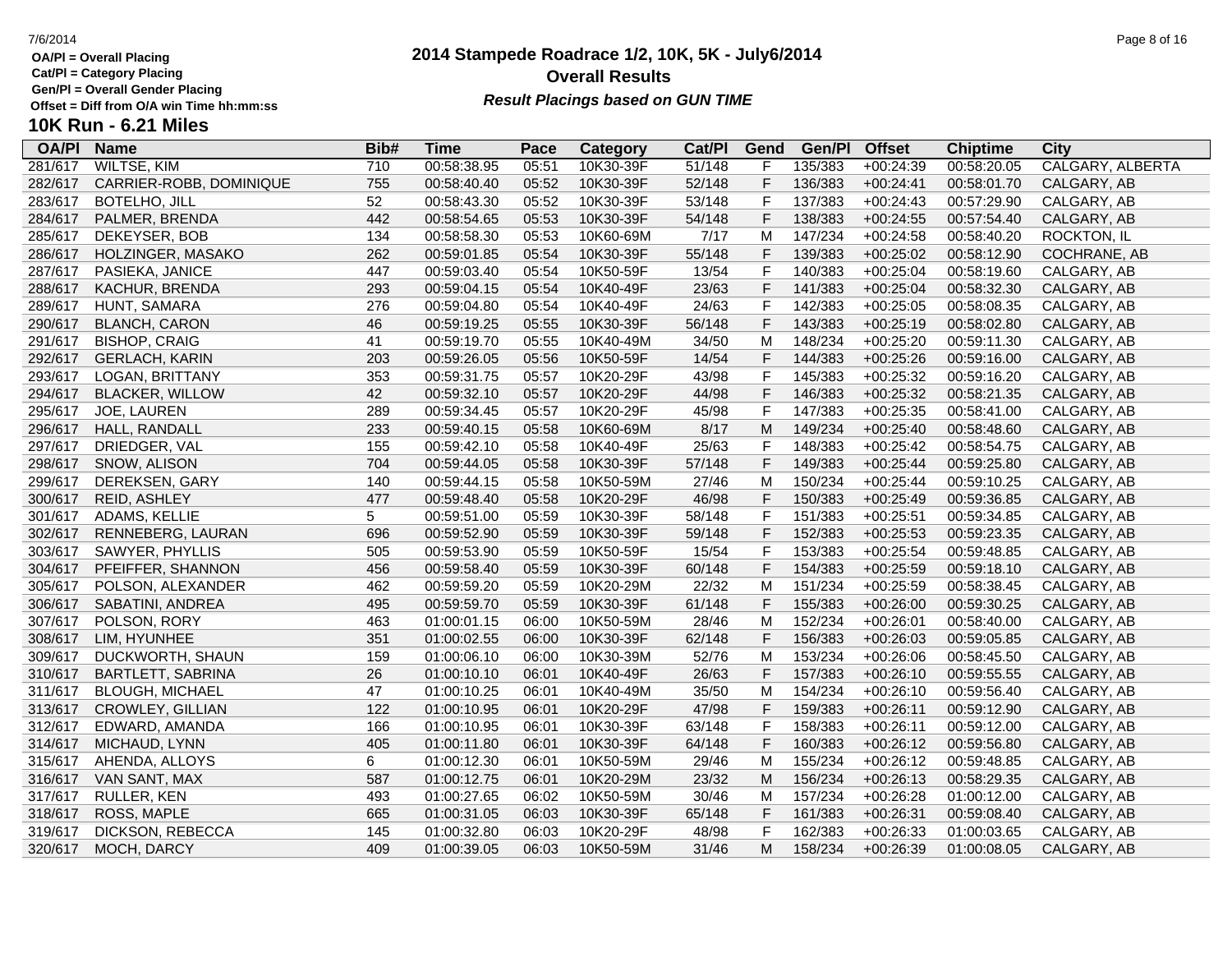**Cat/Pl = Category Placing**

**Gen/Pl = Overall Gender Placing**

### **2014 Stampede Roadrace 1/2, 10K, 5K - July6/2014** 7/6/2014 Page 9 of 16 **Overall Results** Gen/PI = Overall Gender Placing<br>Offset = Diff from O/A win Time hh:mm:ss *Result Placings based on GUN TIME*

| <b>OA/PI</b> | <b>Name</b>             | Bib# | <b>Time</b> | Pace  | Category  | Cat/PI | Gend        | Gen/Pl  | <b>Offset</b> | <b>Chiptime</b> | City                  |
|--------------|-------------------------|------|-------------|-------|-----------|--------|-------------|---------|---------------|-----------------|-----------------------|
| 321/617      | REID, LORI              | 478  | 01:00:40.65 | 06:04 | 10K50-59F | 16/54  | F           | 163/383 | $+00:26:41$   | 01:00:28.15     | CALGARY, AB           |
| 322/617      | SWEEZEY, JANA           | 565  | 01:00:41.10 | 06:04 | 10K30-39F | 66/148 | F           | 164/383 | $+00:26:41$   | 00:59:25.45     | CALGARY, AB           |
| 323/617      | GIBB, BILL              | 206  | 01:00:44.15 | 06:04 | 10K60-69M | 9/17   | M           | 159/234 | $+00:26:44$   | 01:00:17.30     | CALGARY, AB           |
| 324/617      | GIBB, DONNA             | 207  | 01:00:44.15 | 06:04 | 10K60-69F | 3/11   | F           | 165/383 | $+00:26:44$   | 01:00:17.80     | CALGARY, AB           |
| 325/617      | SZWARC, ANNE            | 566  | 01:00:45.45 | 06:04 | 10K50-59F | 17/54  | $\mathsf F$ | 166/383 | $+00:26:46$   | 01:00:00.15     | CALGARY, AB           |
| 326/617      | BERGERMAN, LISA         | 35   | 01:00:46.70 | 06:04 | 10K30-39F | 67/148 | $\mathsf F$ | 167/383 | $+00:26:47$   | 01:00:23.35     | CALGARY, AB           |
| 327/617      | <b>HELM, NANCY</b>      | 248  | 01:00:47.75 | 06:04 | 10K30-39F | 68/148 | $\mathsf F$ | 168/383 | $+00:26:48$   | 01:00:40.65     | CALGARY, AB           |
| 328/617      | AUSTIN, LAURA           | 16   | 01:00:48.70 | 06:04 | 10K20-29F | 49/98  | $\mathsf F$ | 169/383 | $+00:26:49$   | 01:00:36.85     | CALGARY, AB           |
| 329/617      | KAWAKAMI, JUN           | 766  | 01:00:53.95 | 06:05 | 10K40-49M | 36/50  | M           | 160/234 | $+00:26:54$   | 00:59:53.85     | CALGARY, AB           |
| 330/617      | CAUGHLIN, CORI ELLEN    | 86   | 01:00:54.15 | 06:05 | 10K30-39F | 69/148 | F           | 170/383 | $+00:26:54$   | 00:59:55.15     | CALGARY, AB           |
| 331/617      | KEEFE, DAVID            | 304  | 01:01:00.05 | 06:06 | 10K60-69M | 10/17  | M           | 161/234 | $+00:27:00$   | 01:00:49.40     | CALGARY, AB           |
| 332/617      | DICKASON, CECIL         | 144  | 01:01:00.40 | 06:06 | 10K50-59M | 32/46  | M           | 162/234 | $+00:27:01$   | 01:00:41.65     | FORT MCMURRAY, AB     |
| 333/617      | JASPER, MEGHAN          | 287  | 01:01:01.45 | 06:06 | 10K40-49F | 27/63  | $\mathsf F$ | 171/383 | $+00:27:02$   | 00:58:13.75     | CALGARY, AB           |
| 334/617      | GALEY, TANYA            | 195  | 01:01:02.70 | 06:06 | 10K40-49F | 28/63  | $\mathsf F$ | 172/383 | $+00:27:03$   | 01:00:44.45     | CALGARY, AB           |
| 335/617      | PEDERSEN, RYAN          | 453  | 01:01:07.05 | 06:06 | 10K40-49M | 37/50  | M           | 163/234 | $+00:27:07$   | 01:00:53.15     | CALGARY, AB           |
| 336/617      | <b>BURCHELL, JEFF</b>   | 74   | 01:01:07.35 | 06:06 | 10K30-39M | 53/76  | M           | 164/234 | $+00:27:08$   | 01:00:05.85     | CALGARY, AB           |
| 337/617      | FILE, MURRAY            | 181  | 01:01:08.05 | 06:06 | 10K40-49M | 38/50  | м           | 165/234 | $+00:27:08$   | 01:00:47.10     | CALGARY, AB           |
| 338/617      | VUJINOVIC, VERLENA      | 768  | 01:01:16.55 | 06:07 | 10K30-39F | 70/148 | F           | 173/383 | $+00:27:17$   | 01:00:23.20     | CALGARY, AB           |
| 339/617      | <b>BERGEN, CORRINE</b>  | 34   | 01:01:21.90 | 06:08 | 10K20-29F | 50/98  | $\mathsf F$ | 174/383 | $+00:27:22$   | 01:00:18.25     | CALGARY, AB           |
| 340/617      | WEISS, TARA             | 607  | 01:01:22.45 | 06:08 | 10K40-49F | 29/63  | $\mathsf F$ | 175/383 | $+00:27:23$   | 01:01:22.45     | CALGARY, AB           |
| 341/617      | LEE, CATHY              | 339  | 01:01:22.65 | 06:08 | 10K30-39F | 71/148 | $\mathsf F$ | 176/383 | $+00:27:23$   | 01:00:02.00     | CALGARY, AB           |
| 342/617      | <b>WILLIAMS, KIRK</b>   | 619  | 01:01:25.05 | 06:08 | 10K50-59M | 33/46  | M           | 166/234 | $+00:27:25$   | 01:00:50.55     | CALGARY, AB           |
| 343/617      | MACKENZIE, CHANTAL      | 366  | 01:01:34.15 | 06:09 | 10K30-39F | 72/148 | F           | 177/383 | $+00:27:34$   | 01:01:09.30     | CALGARY, AB           |
| 344/617      | <b>BRISEBOIS, ROBIN</b> | 62   | 01:01:38.35 | 06:09 | 10K50-59M | 34/46  | M           | 167/234 | $+00:27:39$   | 01:01:12.50     | CALGARY, AB           |
| 345/617      | <b>BLAKE, ARLENE</b>    | 45   | 01:01:40.75 | 06:10 | 10K50-59F | 18/54  | $\mathsf F$ | 178/383 | $+00:27:41$   | 01:01:35.40     | CALGARY, AB           |
| 346/617      | WALDEN, ASHLYN          | 594  | 01:01:42.80 | 06:10 | 10K30-39F | 73/148 | $\mathsf F$ | 179/383 | $+00:27:43$   | 01:01:25.45     | CALGARY, AB           |
| 347/617      | HESSAMI, ASSA           | 253  | 01:01:44.20 | 06:10 | 10K30-39F | 74/148 | $\mathsf F$ | 180/383 | $+00:27:44$   | 01:01:19.30     | <b>GRANDVILLE, MI</b> |
| 348/617      | <b>ROBERTS, CATHY</b>   | 481  | 01:01:48.75 | 06:10 | 10K50-59F | 19/54  | F           | 181/383 | $+00:27:49$   | 01:01:25.70     | CALGARY, AB           |
| 349/617      | MCDUFF, CORIE           | 388  | 01:01:49.50 | 06:10 | 10K30-39F | 75/148 | $\mathsf F$ | 182/383 | $+00:27:50$   | 01:00:45.10     | CALGARY, AB           |
| 350/617      | HUARTE, THERESA         | 269  | 01:01:56.95 | 06:11 | 10K50-59F | 20/54  | $\mathsf F$ | 183/383 | $+00:27:57$   | 01:01:31.20     | CALGARY, AB           |
| 351/617      | GRABETZ, KATHY          | 216  | 01:01:57.55 | 06:11 | 10K20-29F | 51/98  | $\mathsf F$ | 184/383 | $+00:27:58$   | 00:59:45.15     | CALGARY, AB           |
| 352/617      | WATT, CATHY             | 670  | 01:01:58.00 | 06:11 | 10K30-39F | 76/148 | $\mathsf F$ | 185/383 | $+00:27:58$   | 01:00:34.65     | CALGARY, AB           |
| 353/617      | RYLANCE, KRISTEN        | 666  | 01:01:58.05 | 06:11 | 10K20-29F | 52/98  | F           | 186/383 | $+00:27:58$   | 01:00:34.75     | RIMBEY, ALBERTA       |
| 354/617      | SINGLETON, JUNE         | 530  | 01:02:02.75 | 06:12 | 10K40-49F | 30/63  | $\mathsf F$ | 187/383 | $+00:28:03$   | 01:01:45.80     | CALGARY, AB           |
| 355/617      | HANEY, RYAN             | 236  | 01:02:05.00 | 06:12 | 10K30-39M | 54/76  | M           | 168/234 | $+00:28:05$   | 01:00:20.75     | CALGARY, AB           |
| 356/617      | <b>BAKER, KEVIN</b>     | 20   | 01:02:06.65 | 06:12 | 10K30-39M | 55/76  | M           | 169/234 | $+00:28:07$   | 01:01:42.85     | CALGARY, AB           |
| 357/617      | VALENTINE, BRONWYN      | 580  | 01:02:08.85 | 06:12 | 10K20-29F | 53/98  | $\mathsf F$ | 188/383 | +00:28:09     | 01:01:42.20     | CALGARY, AB           |
| 358/617      | JARDINE, JENNIFER       | 746  | 01:02:11.80 | 06:13 | 10K30-39F | 77/148 | F           | 189/383 | $+00:28:12$   | 01:01:40.00     | CALGARY, AB           |
| 359/617      | WOODS, ALISON           | 627  | 01:02:18.25 | 06:13 | 10K30-39F | 78/148 | F           | 190/383 | $+00:28:18$   | 01:01:53.80     | CALGARY, AB           |
| 360/617      | GORMAN, WES             | 215  | 01:02:22.45 | 06:14 | 10K50-59M | 35/46  | М           | 170/234 | $+00:28:23$   | 00:58:30.00     | CALGARY, AB           |
|              |                         |      |             |       |           |        |             |         |               |                 |                       |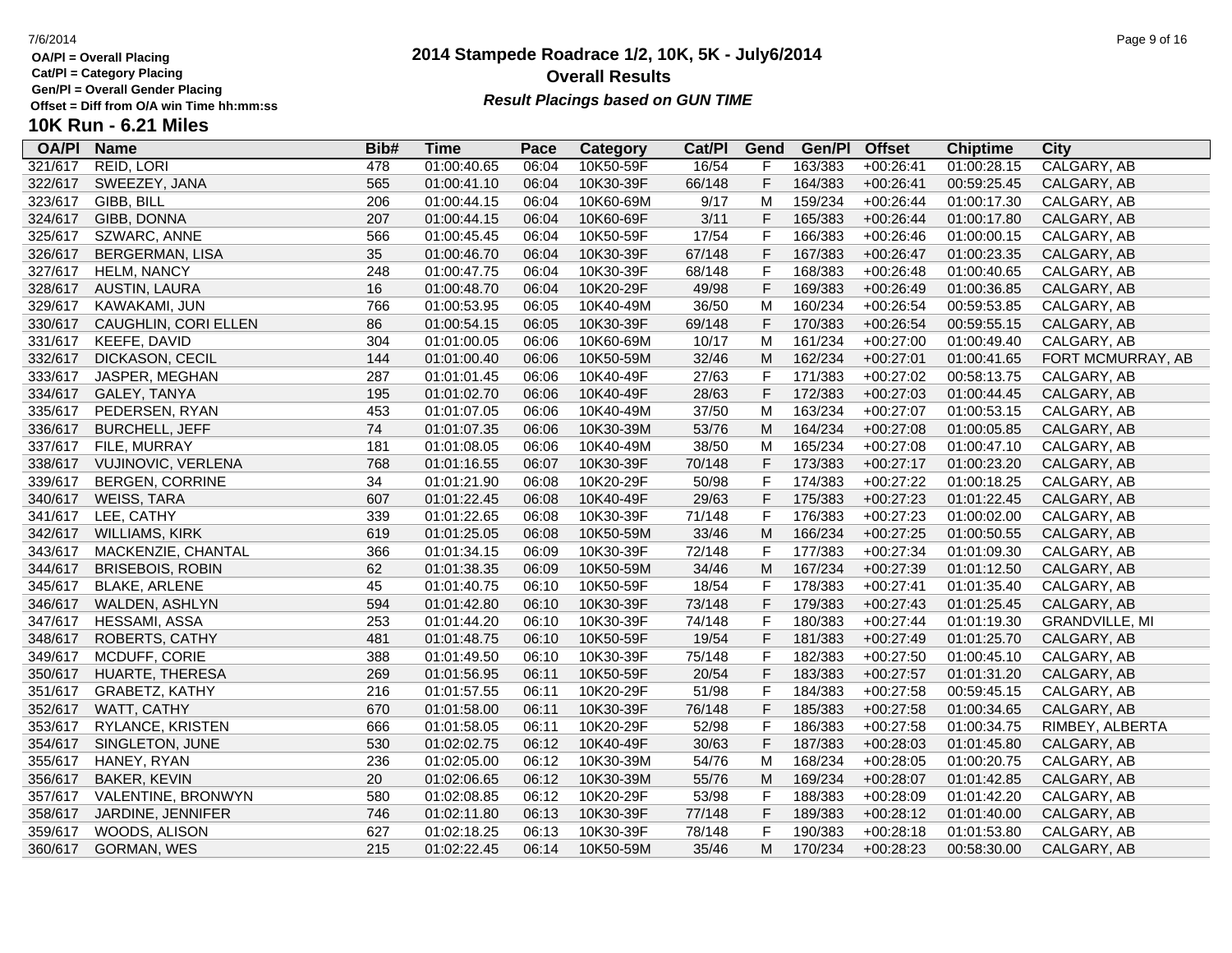**Cat/Pl = Category Placing**

**Gen/Pl = Overall Gender Placing**

### **2014 Stampede Roadrace 1/2, 10K, 5K - July6/2014** 7/6/2014 Page 10 of 16 **Overall Results** Gen/PI = Overall Gender Placing<br>Offset = Diff from O/A win Time hh:mm:ss *Result Placings based on GUN TIME*

| <b>OA/PI</b> | <b>Name</b>             | Bib# | <b>Time</b> | Pace  | Category  | Cat/PI | Gend         | Gen/Pl  | <b>Offset</b> | <b>Chiptime</b> | City                      |
|--------------|-------------------------|------|-------------|-------|-----------|--------|--------------|---------|---------------|-----------------|---------------------------|
| 361/617      | WIEBE, WARREN           | 615  | 01:02:22.60 | 06:14 | 10K50-59M | 36/46  | M            | 171/234 | $+00:28:23$   | 00:58:26.55     | CALGARY, AB               |
| 362/617      | SANDERS, KERRI          | 499  | 01:02:24.20 | 06:14 | 10K30-39F | 79/148 | F            | 191/383 | $+00:28:24$   | 01:01:48.35     | STRATHMORE, AB            |
| 363/617      | LOBLEY, ABBIE           | 726  | 01:02:29.55 | 06:14 | 10K30-39F | 80/148 | F            | 192/383 | $+00:28:30$   | 01:02:01.60     | CALGARY, AB               |
| 364/617      | MALAINEY, MEGAN         | 370  | 01:02:41.00 | 06:16 | 10K20-29F | 54/98  | F            | 193/383 | $+00:28:41$   | 01:01:30.45     | CALGARY, AB               |
| 365/617      | <b>SCOTT, MARK</b>      | 515  | 01:02:41.00 | 06:16 | 10K30-39M | 56/76  | M            | 172/234 | $+00:28:41$   | 01:01:50.25     | CALGARY, AB               |
| 366/617      | CHUNG, KAREN            | 98   | 01:02:43.75 | 06:16 | 10K20-29F | 55/98  | $\mathsf F$  | 194/383 | $+00:28:44$   | 01:02:30.70     | CALGARY, AB               |
| 367/617      | GANO, JESSICA           | 198  | 01:02:43.95 | 06:16 | 10K20-29F | 56/98  | $\mathsf F$  | 195/383 | $+00:28:44$   | 01:01:47.80     | CREMONA, AB               |
| 368/617      | PAPKE, ANNA             | 443  | 01:02:46.95 | 06:16 | 10K20-29F | 57/98  | $\mathsf F$  | 196/383 | $+00:28:47$   | 01:01:49.50     | DIDSBURY, AB              |
| 369/617      | MCCUTCHEON, KATE        | 383  | 01:02:49.85 | 06:16 | 10K30-39F | 81/148 | $\mathsf F$  | 197/383 | $+00:28:50$   | 01:02:00.55     | CALGARY, AB               |
| 370/617      | MARTINEAU, ADAM         | 377  | 01:02:50.05 | 06:17 | 10K30-39M | 57/76  | M            | 173/234 | $+00:28:50$   | 01:01:59.65     | CALGARY, AB               |
| 371/617      | MARR, TIFFANY           | 783  | 01:02:59.60 | 06:17 | 10K30-39F | 82/148 | $\mathsf{F}$ | 198/383 | $+00:29:00$   | 01:01:59.05     | CALGARY, AB               |
| 372/617      | KACHUR, RICK            | 295  | 01:03:05.25 | 06:18 | 10K50-59M | 37/46  | M            | 174/234 | $+00:29:05$   | 01:02:33.15     | CALGARY, AB               |
| 373/617      | LANGMAN, MIKE           | 336  | 01:03:13.20 | 06:19 | 10K20-29M | 24/32  | M            | 175/234 | $+00:29:13$   | 01:02:08.75     | CALGARY, AB               |
| 374/617      | LUDLOW, HEATHER         | 356  | 01:03:15.80 | 06:19 | 10K20-29F | 58/98  | F            | 199/383 | $+00:29:16$   | 01:02:10.45     | CALGARY, AB               |
| 375/617      | <b>KRATOFIL, RACHEL</b> | 756  | 01:03:16.00 | 06:19 | 10K20-29F | 59/98  | $\mathsf F$  | 200/383 | $+00:29:16$   | 01:02:46.10     | CALGARY, AB               |
| 376/617      | EPP, KIMIKO             | 786  | 01:03:19.15 | 06:19 | 10K30-39F | 83/148 | $\mathsf F$  | 201/383 | $+00:29:19$   | 01:03:10.25     | LETHBRIDGE, AB            |
| 377/617      | KANJI, YASMIN           | 297  | 01:03:29.15 | 06:20 | 10K50-59F | 21/54  | $\mathsf F$  | 202/383 | $+00:29:29$   | 01:03:04.90     | CALGARY, AB               |
| 378/617      | RANCIER, LAUREEN        | 472  | 01:03:30.00 | 06:21 | 10K40-49F | 31/63  | $\mathsf F$  | 203/383 | $+00:29:30$   | 01:02:32.35     | CALGARY, AB               |
| 379/617      | DOUGLAS, FAY            | 153  | 01:03:33.20 | 06:21 | 10K60-69F | 4/11   | $\mathsf{F}$ | 204/383 | $+00:29:33$   | 01:03:22.25     | CALGARY, AB               |
| 380/617      | DROUILLARD, KIM         | 158  | 01:03:34.00 | 06:21 | 10K30-39F | 84/148 | $\mathsf F$  | 205/383 | $+00:29:34$   | 01:00:21.45     | CALGARY, AB               |
| 381/617      | MACPHERSON, HEATHER     | 754  | 01:03:38.45 | 06:21 | 10K50-59F | 22/54  | $\mathsf F$  | 206/383 | +00:29:39     | 01:03:00.75     | CALGARY, AB               |
| 382/617      | KOCH, DWAYNE            | 763  | 01:03:40.60 | 06:22 | 10K40-49M | 39/50  | M            | 176/234 | $+00:29:41$   | 01:03:03.00     | CALGARY, AB               |
| 383/617      | FERGUSON, JENNIFER      | 179  | 01:03:43.70 | 06:22 | 10K30-39F | 85/148 | $\mathsf F$  | 207/383 | $+00:29:44$   | 01:02:22.90     | CALGARY, AB               |
| 384/617      | SNELL, FRED             | 542  | 01:03:46.80 | 06:22 | 10K60-69M | 11/17  | M            | 177/234 | $+00:29:47$   | 01:03:25.85     | CALGARY, AB               |
| 385/617      | <b>BENOIT, LINDSAY</b>  | 672  | 01:03:47.90 | 06:22 | 10K20-29F | 60/98  | $\mathsf F$  | 208/383 | $+00:29:48$   | 01:03:29.20     | CALGARY, AB               |
| 386/617      | LAMB, DEBBIE            | 333  | 01:03:48.70 | 06:22 | 10K20-29F | 61/98  | $\mathsf F$  | 209/383 | $+00:29:49$   | 01:03:12.00     | CALGARY, AB               |
| 387/617      | PURVES-SMITH, ADELE     | 468  | 01:03:54.75 | 06:23 | 10K30-39F | 86/148 | $\mathsf F$  | 210/383 | $+00:29:55$   | 01:03:00.20     | CALGARY, AB               |
| 388/617      | POULOS, TARA            | 749  | 01:03:55.10 | 06:23 | 10K40-49F | 32/63  | F            | 211/383 | $+00:29:55$   | 01:03:15.05     | CALGARY, ALBERTA          |
| 389/617      | KEMP, ANITA             | 747  | 01:03:55.25 | 06:23 | 10K40-49F | 33/63  | $\mathsf F$  | 212/383 | $+00:29:55$   | 01:03:16.10     | <b>BRAGG CREEK, ALBER</b> |
| 390/617      | <b>HELSEN, GWEN</b>     | 249  | 01:03:55.95 | 06:23 | 10K30-39F | 87/148 | $\mathsf F$  | 213/383 | $+00:29:56$   | 01:03:18.85     | CALGARY, AB               |
| 391/617      | DOUCETTE, JOCELYN       | 84   | 01:03:58.65 | 06:23 | 10K30-39F | 88/148 | $\mathsf F$  | 214/383 | $+00:29:59$   | 01:01:21.90     | COCHRANE, AB              |
| 392/617      | ILNYCKYJ, MARIA         | 280  | 01:03:59.95 | 06:23 | 10K50-59F | 23/54  | $\mathsf F$  | 215/383 | $+00:30:00$   | 01:03:16.05     | CALGARY, AB               |
| 393/617      | CHRISTENSEN, SHERRY     | 96   | 01:04:02.05 | 06:24 | 10K50-59F | 24/54  | $\mathsf F$  | 216/383 | $+00:30:02$   | 01:03:52.45     | COALHURST, AB             |
| 394/617      | GREY, LORRAINE          | 228  | 01:04:09.15 | 06:24 | 10K20-29F | 62/98  | F            | 217/383 | $+00:30:09$   | 01:03:25.35     | CALGARY, AB               |
| 395/617      | <b>BURCHELL, CHRIS</b>  | 73   | 01:04:14.15 | 06:25 | 10K40-49M | 40/50  | M            | 178/234 | $+00:30:14$   | 01:03:55.35     | CALGARY, AB               |
| 396/617      | MORNINGSTAR, LANA       | 414  | 01:04:16.90 | 06:25 | 10K50-59F | 25/54  | $\mathsf F$  | 218/383 | $+00:30:17$   | 01:02:43.45     | CALGARY, AB               |
| 397/617      | <b>WALLIN, CARMEN</b>   | 596  | 01:04:17.85 | 06:25 | 10K30-39F | 89/148 | $\mathsf F$  | 219/383 | $+00:30:18$   | 01:01:44.50     | CALGARY, AB               |
| 398/617      | HINZ, RACHAEL           | 258  | 01:04:17.95 | 06:25 | 10K30-39F | 90/148 | F            | 220/383 | $+00:30:18$   | 01:01:43.95     | CALGARY, AB               |
| 399/617      | CHAN, KATHRYN           | 89   | 01:04:22.90 | 06:26 | 10K50-59F | 26/54  | $\mathsf F$  | 221/383 | $+00:30:23$   | 01:02:03.85     | CALGARY, AB               |
| 400/617      | KAUFIELD, KENT          | 687  | 01:04:24.40 | 06:26 | 10K40-49M | 41/50  | M            | 179/234 | $+00:30:25$   | 01:03:14.35     | CALGARY, ALBERTA          |
|              |                         |      |             |       |           |        |              |         |               |                 |                           |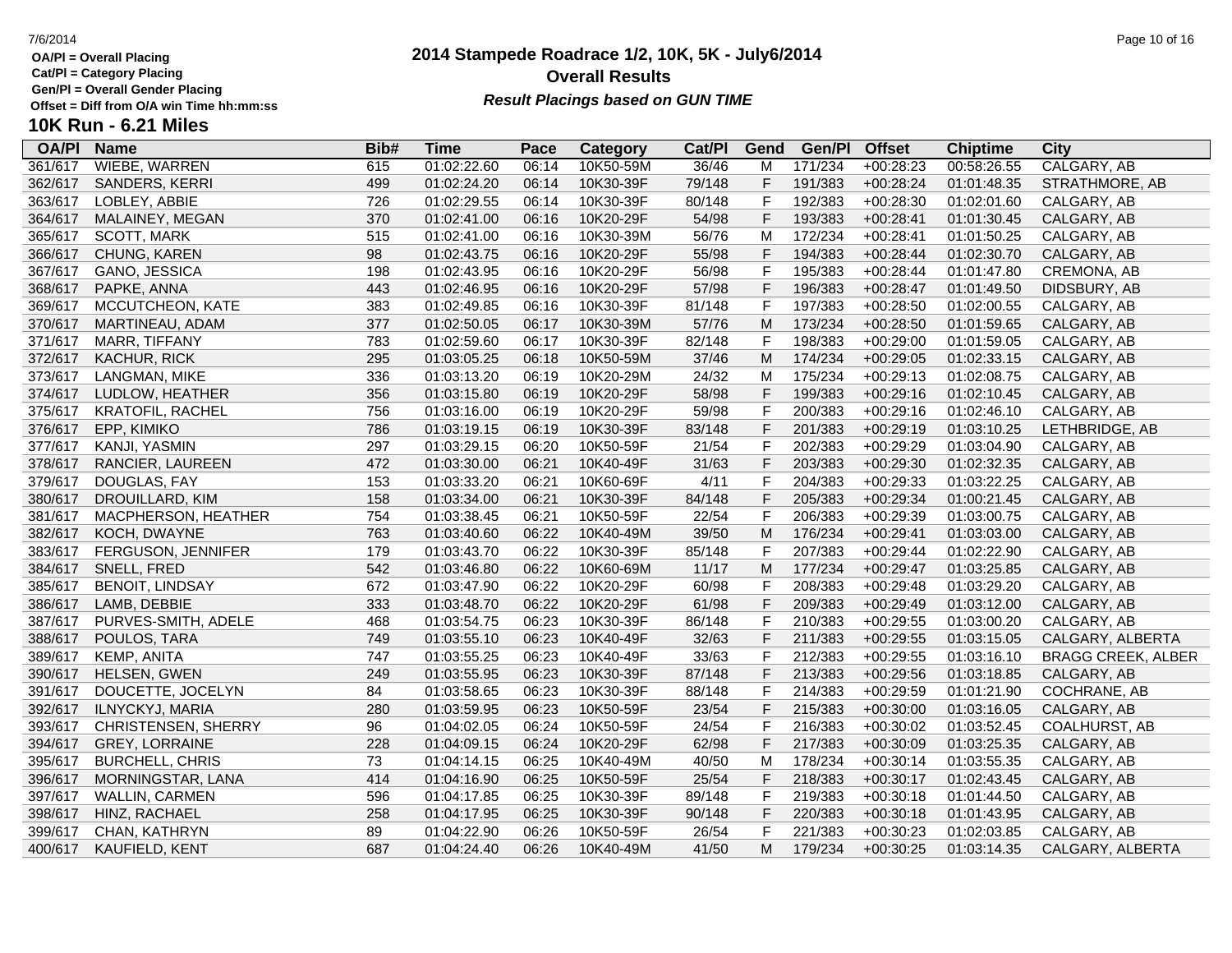**Cat/Pl = Category Placing**

**Gen/Pl = Overall Gender Placing**

# **10K Run - 6.21 Miles**

| <b>OA/PI</b> | <b>Name</b>             | Bib# | <b>Time</b> | Pace  | <b>Category</b> | Cat/PI           | Gend         | Gen/Pl  | <b>Offset</b> | <b>Chiptime</b> | <b>City</b>       |
|--------------|-------------------------|------|-------------|-------|-----------------|------------------|--------------|---------|---------------|-----------------|-------------------|
| 401/617      | VAN DER MERWE, CHARNE   | 583  | 01:04:28.95 | 06:26 | 10K15-19F       | $\overline{7/8}$ | F            | 222/383 | +00:30:29     | 01:04:20.25     | OKOTOKS, AB       |
| 402/617      | VAN DER MERWE, CARLO    | 582  | 01:04:29.45 | 06:26 | 10K40-49M       | 42/50            | ${\sf M}$    | 180/234 | $+00:30:30$   | 01:04:21.20     | OKOTOKS, AB       |
| 403/617      | <b>GERMAN, VICTORIA</b> | 204  | 01:04:30.35 | 06:27 | 10K40-49F       | 34/63            | $\mathsf F$  | 223/383 | $+00:30:31$   | 01:03:37.05     | CALGARY, AB       |
| 404/617      | DROUILLARD, ANDRE       | 157  | 01:04:30.95 | 06:27 | 10K30-39M       | 58/76            | M            | 181/234 | $+00:30:31$   | 01:01:18.30     | CALGARY, AB       |
| 405/617      | HANNA, AMANDA           | 238  | 01:04:34.60 | 06:27 | 10K30-39F       | 91/148           | $\mathsf{F}$ | 224/383 | $+00:30:35$   | 01:04:28.25     | RED DEER, AB      |
| 406/617      | HUGILL, REBECCA         | 272  | 01:04:34.80 | 06:27 | 10K20-29F       | 63/98            | $\mathsf F$  | 225/383 | $+00:30:35$   | 01:04:05.10     | DURBAN, MB        |
| 407/617      | <b>BROWN, KELLY</b>     | 65   | 01:04:37.70 | 06:27 | 10K30-39F       | 92/148           | $\mathsf{F}$ | 226/383 | $+00:30:38$   | 01:03:16.60     | CALGARY, AB       |
| 408/617      | <b>GRIGG, HEIDI</b>     | 738  | 01:04:37.70 | 06:27 | 10K30-39F       | 93/148           | F            | 227/383 | $+00:30:38$   | 01:03:17.35     | CALGARY, ALBERTA  |
| 409/617      | <b>CULBERT, LINDSAY</b> | 123  | 01:04:43.05 | 06:28 | 10K20-29F       | 64/98            | $\mathsf F$  | 228/383 | $+00:30:43$   | 01:04:27.75     | CALGARY, AB       |
| 410/617      | STACEY, AMANDA          | 669  | 01:04:44.30 | 06:28 | 10K40-49F       | 35/63            | $\mathsf{F}$ | 229/383 | $+00:30:44$   | 01:03:56.05     | CALGARY, AB       |
| 411/617      | AUGUST, JEREMY          | 15   | 01:04:48.20 | 06:28 | 10K30-39M       | 59/76            | M            | 182/234 | $+00:30:48$   | 01:03:29.45     | CALGARY, AB       |
| 412/617      | COWIE, SEAN             | 114  | 01:04:54.55 | 06:29 | 10K40-49M       | 43/50            | M            | 183/234 | $+00:30:55$   | 01:04:35.20     | CALGARY, AB       |
| 413/617      | SAMBORSKI, BRENDA       | 667  | 01:04:58.25 | 06:29 | 10K40-49F       | 36/63            | $\mathsf{F}$ | 230/383 | $+00:30:58$   | 01:04:48.60     | COCHRANE, ALBERTA |
| 414/617      | POLLEN, SHEILA          | 460  | 01:05:02.85 | 06:30 | 10K30-39F       | 94/148           | $\mathsf F$  | 231/383 | $+00:31:03$   | 01:04:40.05     | CALGARY, AB       |
| 415/617      | HUMPHRIES, ALLISON      | 273  | 01:05:14.65 | 06:31 | 10K20-29F       | 65/98            | $\mathsf{F}$ | 232/383 | $+00:31:15$   | 01:05:05.25     | FORT COLLINS, CO  |
| 416/617      | <b>GASKA, HEATHER</b>   | 202  | 01:05:18.00 | 06:31 | 10K20-29F       | 66/98            | $\mathsf{F}$ | 233/383 | $+00:31:18$   | 01:01:05.15     | CALGARY, AB       |
| 417/617      | JACKSON, CARLA          | 286  | 01:05:24.90 | 06:32 | 10K40-49F       | 37/63            | $\mathsf{F}$ | 234/383 | $+00:31:25$   | 01:04:19.35     | CALGARY, AB       |
| 418/617      | RADKE, NICOLE           | 470  | 01:05:25.25 | 06:32 | 10K30-39F       | 95/148           | $\mathsf{F}$ | 235/383 | $+00:31:25$   | 01:04:19.70     | CALGARY, AB       |
| 419/617      | DERBECKER, SUZANNE      | 139  | 01:05:26.85 | 06:32 | 10K50-59F       | 27/54            | $\mathsf{F}$ | 236/383 | $+00:31:27$   | 01:05:09.00     | CALGARY, AB       |
| 420/617      | STRANSKY, LISE          | 557  | 01:05:29.05 | 06:32 | 10K40-49F       | 38/63            | $\mathsf F$  | 237/383 | $+00:31:29$   | 01:04:42.25     | CALGARY, AB       |
| 421/617      | SAURO, KHARA            | 503  | 01:05:31.05 | 06:33 | 10K30-39F       | 96/148           | $\mathsf{F}$ | 238/383 | $+00:31:31$   | 01:04:12.80     | CALGARY, AB       |
| 422/617      | RICE, CAROL             | 664  | 01:05:31.65 | 06:33 | 10K50-59F       | 28/54            | $\mathsf F$  | 239/383 | $+00:31:32$   | 01:03:15.20     | CALGARY, AB       |
| 423/617      | MCDONALD, JANE          | 385  | 01:05:32.35 | 06:33 | 10K60-69F       | 5/11             | $\mathsf{F}$ | 240/383 | $+00:31:33$   | 01:03:58.35     | CALGARY, AB       |
| 424/617      | MOCH, LORI              | 410  | 01:05:33.35 | 06:33 | 10K50-59F       | 29/54            | $\mathsf{F}$ | 241/383 | $+00:31:34$   | 01:03:13.50     | CALGARY, AB       |
| 425/617      | KNUDSEN, BECKIE         | 319  | 01:05:36.10 | 06:33 | 10K30-39F       | 97/148           | F            | 242/383 | $+00:31:36$   | 01:04:56.55     | CALGARY, AB       |
| 426/617      | HAY, NATALIE            | 720  | 01:05:38.95 | 06:33 | 10K30-39F       | 98/148           | $\mathsf{F}$ | 243/383 | $+00:31:39$   | 01:05:08.55     | CALGARY, AB       |
| 427/617      | MCGHIE, LAURIE          | 390  | 01:05:39.10 | 06:33 | 10K30-39F       | 99/148           | $\mathsf{F}$ | 244/383 | $+00:31:39$   | 01:05:08.95     | CALGARY, AB       |
| 428/617      | CARLSON, DANIELLE       | 79   | 01:05:39.70 | 06:33 | 10K20-29F       | 67/98            | $\mathsf{F}$ | 245/383 | $+00:31:40$   | 01:05:15.00     | CALGARY, AB       |
| 429/617      | STEWART, LOGAN          | 555  | 01:05:40.70 | 06:34 | 10K30-39M       | 60/76            | M            | 184/234 | $+00:31:41$   | 01:05:18.35     | CALGARY, AB       |
| 430/617      | CLAMP, AIA              | 99   | 01:05:43.90 | 06:34 | 10K30-39F       | 100/148          | $\mathsf F$  | 246/383 | $+00:31:44$   | 01:05:08.60     | STRATHMORE, AB    |
| 431/617      | LEWIS, SHONA            | 349  | 01:05:44.45 | 06:34 | 10K20-29F       | 68/98            | $\mathsf{F}$ | 247/383 | $+00:31:45$   | 01:05:09.05     | CALGARY, AB       |
| 432/617      | LEWIS, KIRSTY           | 347  | 01:05:44.70 | 06:34 | 10K20-29F       | 69/98            | $\mathsf{F}$ | 248/383 | $+00:31:45$   | 01:05:09.15     | CALGARY, AB       |
| 433/617      | KALYN, ANNIE            | 685  | 01:05:44.95 | 06:34 | 10K60-69F       | 6/11             | $\mathsf{F}$ | 249/383 | $+00:31:45$   | 01:05:31.75     | CALGARY, AB       |
| 435/617      | VAN SANT, JANE          | 586  | 01:05:49.95 | 06:35 | 10K50-59F       | 30/54            | $\mathsf F$  | 250/383 | $+00:31:50$   | 01:04:01.85     | CALGARY, AB       |
| 434/617      | ROSKEY, BEN             | 697  | 01:05:49.95 | 06:35 | 10K15-19M       | 6/7              | M            | 185/234 | $+00:31:50$   | 01:04:01.45     | CALGARY, ALBERTA  |
| 436/617      | SMITH, REGINALD         | 703  | 01:05:50.80 | 06:35 | 10K20-29M       | 25/32            | ${\sf M}$    | 186/234 | $+00:31:51$   | 01:04:27.95     | CALGARY, AB       |
| 437/617      | ROSKEY, SUSAN           | 698  | 01:05:53.00 | 06:35 | 10K50-59F       | 31/54            | $\mathsf{F}$ | 251/383 | $+00:31:53$   | 01:04:04.55     | CALGARY, ALBERTA  |
| 438/617      | CHIASSON, ALANA         | 93   | 01:05:54.00 | 06:35 | 10K20-29F       | 70/98            | $\mathsf{F}$ | 252/383 | $+00:31:54$   | 01:05:47.20     | FORT MCMURRAY, AB |
| 439/617      | HIRDLE, SHELLY          | 259  | 01:05:56.35 | 06:35 | 10K40-49F       | 39/63            | $\mathsf{F}$ | 253/383 | $+00:31:57$   | 01:04:40.10     | CALGARY, AB       |
| 440/617      | FARLEY, SHAE            | 176  | 01:05:57.05 | 06:35 | 10K30-39M       | 61/76            | M            | 187/234 | $+00:31:57$   | 01:03:10.00     | CALGARY, AB       |

### **2014 Stampede Roadrace 1/2, 10K, 5K - July6/2014** 7/6/2014 Page 11 of 16 **Overall Results Result Placings based on GUN TIME**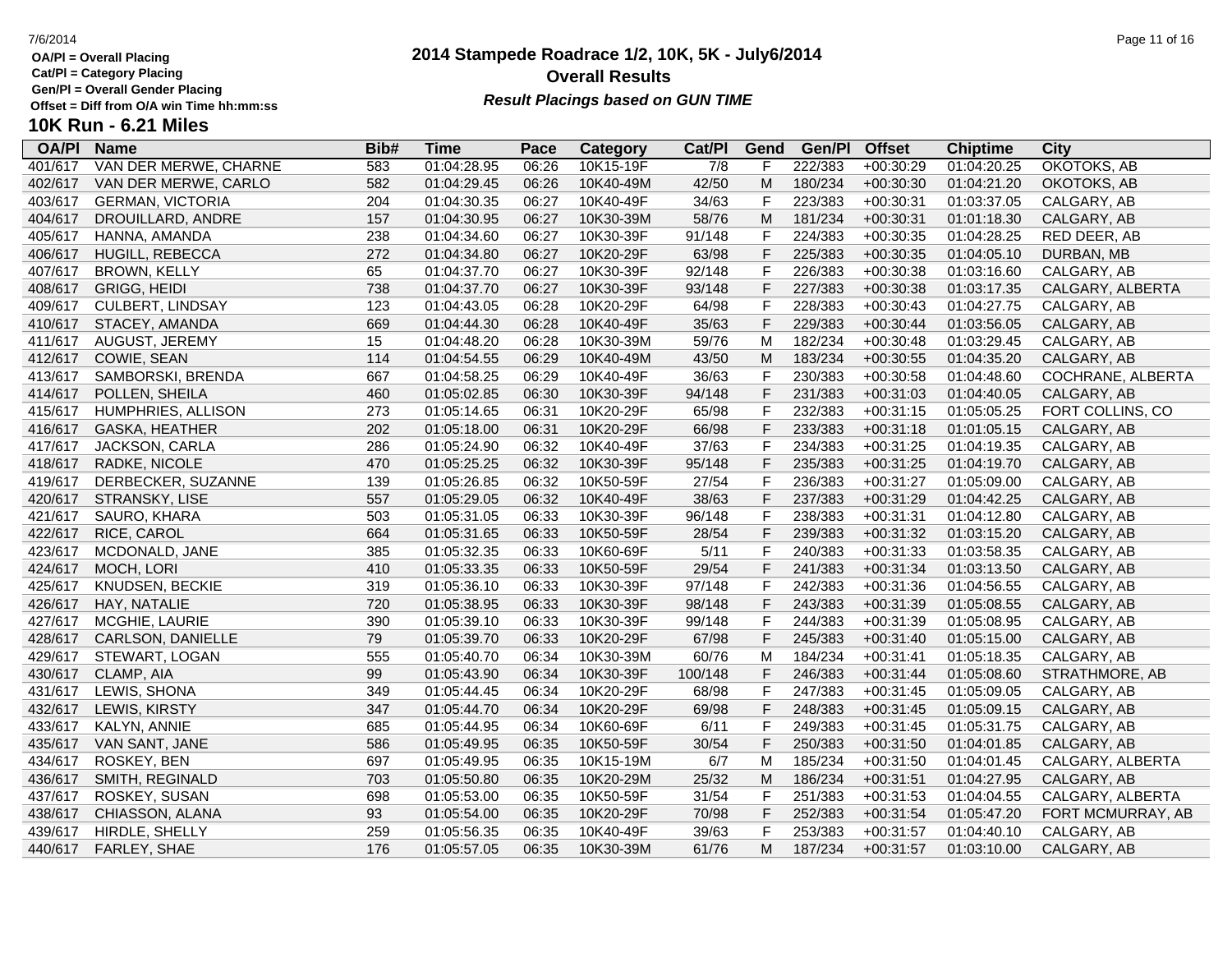**Cat/Pl = Category Placing**

**Gen/Pl = Overall Gender Placing**

# **10K Run - 6.21 Miles**

| <b>OA/PI</b> | <b>Name</b>               | Bib# | <b>Time</b> | Pace  | <b>Category</b> | Cat/PI  | Gend           | Gen/Pl  | <b>Offset</b> | <b>Chiptime</b> | <b>City</b>             |
|--------------|---------------------------|------|-------------|-------|-----------------|---------|----------------|---------|---------------|-----------------|-------------------------|
| 441/617      | HEINRICHS, JOSETTE        | 247  | 01:05:58.20 | 06:35 | 10K60-69F       | 7/11    |                | 254/383 | $+00:31:58$   | 01:05:17.85     | CALGARY, AB             |
| 442/617      | KETCHESON, SARAH          | 313  | 01:05:59.75 | 06:35 | 10K30-39F       | 101/148 | F              | 255/383 | $+00:32:00$   | 01:05:16.35     | CALGARY, AB             |
| 443/617      | SORENSEN, CARLENE         | 668  | 01:06:01.10 | 06:36 | 10K20-29F       | 71/98   | $\mathsf F$    | 256/383 | $+00:32:01$   | 01:05:22.45     | CALGARY, ALBERAT        |
| 444/617      | ABU-HADIR, HASSAN         | 801  | 01:06:04.40 | 06:36 | 10K30-39M       | 62/76   | M              | 188/234 | $+00:32:05$   | 01:05:56.00     | CALGARY, AB             |
| 445/617      | DWYER, JASON              | 163  | 01:06:04.70 | 06:36 | 10K30-39M       | 63/76   | M              | 189/234 | $+00:32:05$   | 01:04:38.75     | CALGARY, AB             |
| 446/617      | WATSON, KATRINA           | 602  | 01:06:05.10 | 06:36 | 10K30-39F       | 102/148 | $\mathsf{F}$   | 257/383 | $+00:32:05$   | 01:04:38.80     | CALGARY, AB             |
| 447/617      | MIHALCHEON, MIMI          | 406  | 01:06:05.30 | 06:36 | 10K40-49F       | 40/63   | $\mathsf{F}$   | 258/383 | $+00:32:05$   | 01:04:40.95     | CALGARY, AB             |
| 448/617      | SPROULE, JEN              | 741  | 01:06:05.95 | 06:36 | 10K30-39F       | 103/148 | $\mathsf{F}$   | 259/383 | $+00:32:06$   | 01:05:02.65     | CALGARY, ALBERTA        |
| 449/617      | THOMSON, ERIN             | 742  | 01:06:06.00 | 06:36 | 10K30-39F       | 104/148 | $\mathsf F$    | 260/383 | $+00:32:06$   | 01:05:01.90     | CALGARY, AB             |
| 450/617      | SASHUK, AIMEY             | 502  | 01:06:17.15 | 06:37 | 10K30-39F       | 105/148 | $\mathsf F$    | 261/383 | $+00:32:17$   | 01:05:20.85     | CALGARY, AB             |
| 451/617      | LEIPNITZ, ANTJE           | 690  | 01:06:18.45 | 06:37 | 10K20-29F       | 72/98   | $\overline{F}$ | 262/383 | $+00:32:19$   | 01:06:02.70     | CANMORE, ALBERTA        |
| 452/617      | MCCOURT, DONNA            | 381  | 01:06:25.05 | 06:38 | 10K20-29F       | 73/98   | $\mathsf F$    | 263/383 | $+00:32:25$   | 01:05:04.75     | CALGARY, AB             |
| 453/617      | <b>GOLDBERG, PETER</b>    | 719  | 01:06:30.70 | 06:39 | 10K30-39M       | 64/76   | M              | 190/234 | $+00:32:31$   | 01:06:00.65     | CALGARY, AB             |
| 454/617      | <b>GIN, SOPHIA</b>        | 211  | 01:06:41.15 | 06:40 | 10K40-49F       | 41/63   | F              | 264/383 | $+00:32:41$   | 01:05:55.10     | CALGARY, AB             |
| 455/617      | LANGMAN, JIM              | 335  | 01:06:42.30 | 06:40 | 10K50-59M       | 38/46   | м              | 191/234 | $+00:32:42$   | 01:05:36.30     | CALGARY, AB             |
| 456/617      | <b>COWIE, STACEY</b>      | 115  | 01:06:43.85 | 06:40 | 10K40-49F       | 42/63   | F              | 265/383 | $+00:32:44$   | 01:06:23.00     | CALGARY, AB             |
| 457/617      | GREY, ZAYNE               | 229  | 01:06:44.05 | 06:40 | 10K30-39M       | 65/76   | M              | 192/234 | $+00:32:44$   | 01:06:00.15     | CALGARY, AB             |
| 458/617      | DUNN, ASHLEY              | 160  | 01:06:44.05 | 06:40 | 10K20-29F       | 74/98   | F              | 266/383 | $+00:32:44$   | 01:06:06.60     | LANGDON, AB             |
| 459/617      | <b>MEDING, ELAINE</b>     | 395  | 01:06:56.20 | 06:41 | 10K50-59F       | 32/54   | F              | 267/383 | $+00:32:56$   | 01:06:49.30     | TROCHU, AB              |
| 460/617      | LAING, DEBBIE             | 725  | 01:06:58.65 | 06:41 | 10K50-59F       | 33/54   | F              | 268/383 | $+00:32:59$   | 01:06:22.90     | CALGARY, AB             |
| 461/617      | ULLYOTT, BRETT            | 775  | 01:07:06.50 | 06:42 | 10K20-29M       | 26/32   | M              | 193/234 | $+00:33:07$   | 00:44:20.85     | CALGARY, AB             |
| 462/617      | MORRIS, CARLA             | 415  | 01:07:13.45 | 06:43 | 10K30-39F       | 106/148 | F              | 269/383 | $+00:33:14$   | 01:05:25.20     | CALGARY, AB             |
| 463/617      | YOO, SARAH                | 639  | 01:07:19.90 | 06:43 | 10K30-39F       | 107/148 | $\mathsf{F}$   | 270/383 | $+00:33:20$   | 01:06:05.60     | CALGARY, AB             |
| 464/617      | BARABASH, ADAM            | 22   | 01:07:21.25 | 06:44 | 10K30-39M       | 66/76   | ${\sf M}$      | 194/234 | $+00:33:21$   | 01:06:47.45     | CALGARY, AB             |
| 465/617      | LEVESQUE, PATRICK         | 345  | 01:07:24.90 | 06:44 | 10K40-49M       | 44/50   | M              | 195/234 | $+00:33:25$   | 01:06:31.40     | CALGARY, AB             |
| 466/617      | VELUSAMY, SUBHA           | 589  | 01:07:24.95 | 06:44 | 10K30-39F       | 108/148 | F              | 271/383 | $+00:33:25$   | 01:06:31.70     | CALGARY, AB             |
| 467/617      | KARVINEN, TRISHA          | 300  | 01:07:25.80 | 06:44 | 10K30-39F       | 109/148 | $\mathsf{F}$   | 272/383 | $+00:33:26$   | 01:06:41.35     | CALGARY, AB             |
| 468/617      | <b>BARTOS, BRENDA</b>     | 28   | 01:07:30.85 | 06:45 | 10K30-39F       | 110/148 | F              | 273/383 | $+00:33:31$   | 01:07:09.40     | CALGARY, AB             |
| 469/617      | BRODEAU ROBB, KATHY       | 788  | 01:07:34.55 | 06:45 | 10K50-59F       | 34/54   | $\mathsf{F}$   | 274/383 | $+00:33:35$   | 01:06:55.95     |                         |
| 470/617      | CHURCH, SARAH             | 785  | 01:07:39.10 | 06:45 | 10K20-29F       | 75/98   | $\mathsf F$    | 275/383 | $+00:33:39$   | 01:04:03.75     | <b>MEDICINE HAT, AB</b> |
| 471/617      | FAYYAZ, SIMA              | 178  | 01:07:39.50 | 06:45 | 10K40-49F       | 43/63   | $\mathsf F$    | 276/383 | $+00:33:40$   | 01:07:19.20     | COCHRANE, AB            |
| 472/617      | KOPEC, ALYSHA             | 784  | 01:07:46.95 | 06:46 | 10K20-29F       | 76/98   | $\mathsf F$    | 277/383 | $+00:33:47$   | 01:04:12.45     | DESERT BLUME, AB        |
| 473/617      | <b>ATKINSON, ERIC</b>     | 14   | 01:07:49.75 | 06:46 | 10K30-39M       | 67/76   | M              | 196/234 | $+00:33:50$   | 01:07:18.70     | CALGARY, AB             |
| 474/617      | MOUNTFORD, NIKKI          | 420  | 01:07:50.50 | 06:47 | 10K40-49F       | 44/63   | $\mathsf{F}$   | 278/383 | $+00:33:51$   | 01:06:35.65     | CALGARY, AB             |
| 475/617      | ROTTLER, NICOLE           | 489  | 01:07:54.35 | 06:47 | 10K40-49F       | 45/63   | F              | 279/383 | $+00:33:55$   | 01:06:55.80     | CALGARY, AB             |
| 476/617      | MCGEE, CATHY              | 389  | 01:07:54.50 | 06:47 | 10K40-49F       | 46/63   | $\mathsf F$    | 280/383 | $+00:33:55$   | 01:06:29.70     | CALGARY, AB             |
| 477/617      | <b>BUITRAGO, NELLY</b>    | 778  | 01:07:55.85 | 06:47 | 10K40-49F       | 47/63   | F              | 281/383 | $+00:33:56$   | 01:07:00.75     | CALGARY, ALBERTA        |
| 478/617      | <b>DWYER, PATRICK</b>     | 734  | 01:07:55.90 | 06:47 | 10K50-59M       | 39/46   | ${\sf M}$      | 197/234 | $+00:33:56$   | 01:07:01.00     | CALGARY, ALBERTA        |
| 479/617      | KOKOTT, RYAN              | 320  | 01:08:00.95 | 06:48 | 10K40-49M       | 45/50   | M              | 198/234 | $+00:34:01$   | 01:06:39.05     | CALGARY, AB             |
| 480/617      | COFFEY WILLIAMSON, SHAUNA | 761  | 01:08:04.00 | 06:48 | 10K30-39F       | 111/148 | F              | 282/383 | $+00:34:04$   | 01:07:37.75     | CALGARY, AB             |

### **2014 Stampede Roadrace 1/2, 10K, 5K - July6/2014** 7/6/2014 Page 12 of 16 **Overall Results Result Placings based on GUN TIME**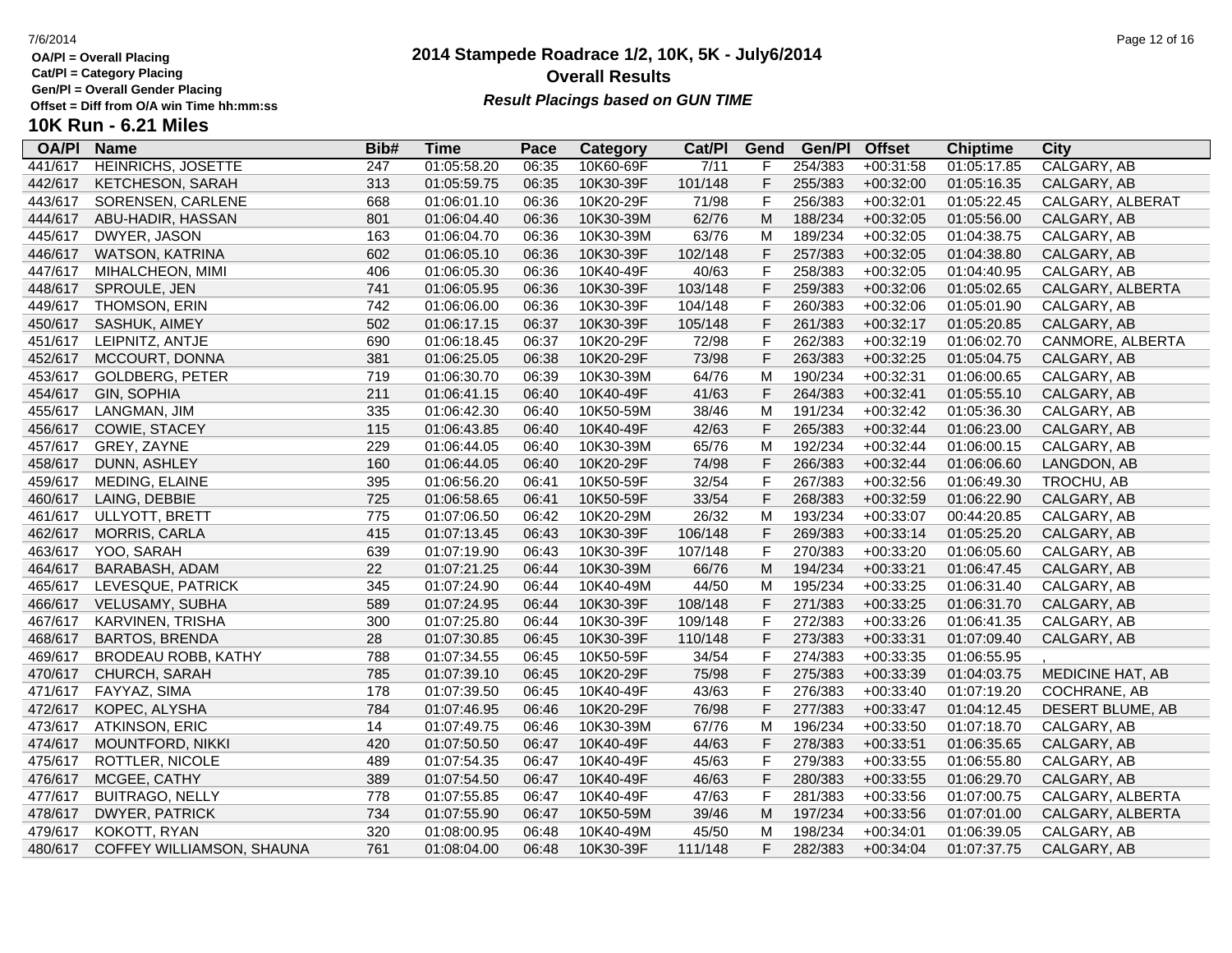**Cat/Pl = Category Placing**

**Gen/Pl = Overall Gender Placing**

### **2014 Stampede Roadrace 1/2, 10K, 5K - July6/2014** 7/6/2014 Page 13 of 16 **Overall Results Result Placings based on GUN TIME**

| <b>OA/PI</b> | <b>Name</b>           | Bib#           | <b>Time</b> | Pace  | Category  | Cat/PI  | Gend         | Gen/Pl  | <b>Offset</b> | <b>Chiptime</b> | City              |
|--------------|-----------------------|----------------|-------------|-------|-----------|---------|--------------|---------|---------------|-----------------|-------------------|
| 481/617      | LUSINA, BETH          | 567            | 01:08:04.75 | 06:48 | 10K30-39F | 112/148 | F            | 283/383 | $+00:34:05$   | 01:07:38.25     | CALGARY, AB       |
| 482/617      | SNELL, DIANA          | 541            | 01:08:19.20 | 06:49 | 10K30-39F | 113/148 | F            | 284/383 | $+00:34:19$   | 01:07:56.95     | CALGARY, AB       |
| 483/617      | WHITE, CHRISTA        | 767            | 01:08:26.05 | 06:50 | 10K30-39F | 114/148 | $\mathsf F$  | 285/383 | $+00:34:26$   | 01:07:27.60     | CALGARY, AB       |
| 484/617      | <b>BIGGS, TAMARA</b>  | 39             | 01:08:45.70 | 06:52 | 10K20-29F | 77/98   | $\mathsf{F}$ | 286/383 | $+00:34:46$   | 01:08:11.00     | CALGARY, AB       |
| 485/617      | PORTER, ANDREA        | 464            | 01:08:47.50 | 06:52 | 10K20-29F | 78/98   | $\mathsf{F}$ | 287/383 | $+00:34:48$   | 01:04:54.35     | CALGARY, AB       |
| 486/617      | OSHCHEPKOV, ROMAN     | 437            | 01:08:47.95 | 06:52 | 10K20-29M | 27/32   | М            | 199/234 | $+00:34:48$   | 01:04:55.30     | CALGARY, AB       |
| 487/617      | LESLIE-YOUNG, HEATHER | 344            | 01:08:49.80 | 06:52 | 10K30-39F | 115/148 | $\mathsf{F}$ | 288/383 | $+00:34:50$   | 01:07:32.25     | CALGARY, AB       |
| 488/617      | SCHOFIELD, JO-ANNE    | 512            | 01:08:51.45 | 06:53 | 10K40-49F | 48/63   | $\mathsf F$  | 289/383 | $+00:34:52$   | 01:07:22.65     | CALGARY, AB       |
| 489/617      | WARREN, MATT          | 598            | 01:08:52.20 | 06:53 | 10K30-39M | 68/76   | M            | 200/234 | $+00:34:52$   | 01:07:58.70     | CALGARY, AB       |
| 490/617      | LORANGER, NANCY       | 354            | 01:08:56.50 | 06:53 | 10K50-59F | 35/54   | $\mathsf{F}$ | 290/383 | $+00:34:57$   | 01:07:30.45     | CALGARY, AB       |
| 491/617      | <b>HYDE, PATRICIA</b> | 279            | 01:08:57.05 | 06:53 | 10K50-59F | 36/54   | F            | 291/383 | $+00:34:57$   | 01:07:31.10     | CALGARY, AB       |
| 492/617      | MALCZEWSKI, JUSTIN    | 661            | 01:09:10.95 | 06:55 | 10K40-49M | 46/50   | M            | 201/234 | $+00:35:11$   | 01:08:25.65     | SURREY, BC        |
| 493/617      | AIELLO, ROBERT        | $\overline{7}$ | 01:09:19.40 | 06:55 | 10K50-59M | 40/46   | M            | 202/234 | $+00:35:20$   | 01:07:57.25     | CALGARY, AB       |
| 494/617      | <b>BUTLER, GORDON</b> | 752            | 01:09:31.90 | 06:57 | 10K40-49M | 47/50   | M            | 203/234 | $+00:35:32$   | 01:08:37.80     | CALGARY, AB       |
| 495/617      | VOS, JOEY             | 774            | 01:09:35.35 | 06:57 | 10K20-29M | 28/32   | M            | 204/234 | $+00:35:36$   | 00:46:49.70     | EDMONTON, AB      |
| 496/617      | WARSYLEWICZ, ROBYN    | 599            | 01:09:38.45 | 06:57 | 10K20-29F | 79/98   | F            | 292/383 | $+00:35:39$   | 01:09:12.45     | CALGARY, AB       |
| 497/617      | RUBEL, LOUISE         | 492            | 01:09:38.95 | 06:57 | 10K40-49F | 49/63   | F            | 293/383 | $+00:35:39$   | 01:09:10.10     | MARIETTA, GA      |
| 498/617      | MCDONALD, KIMBERLEY   | 387            | 01:09:42.35 | 06:58 | 10K50-59F | 37/54   | $\mathsf F$  | 294/383 | $+00:35:43$   | 01:08:14.85     | GOLDEN, B.C       |
| 499/617      | MASKER, KIMBERLY      | 378            | 01:09:47.35 | 06:58 | 10K30-39F | 116/148 | $\mathsf{F}$ | 295/383 | $+00:35:48$   | 01:06:54.50     | CALGARY, AB       |
| 500/617      | STRATTON, JUDY        | 558            | 01:10:01.15 | 07:00 | 10K40-49F | 50/63   | $\mathsf F$  | 296/383 | $+00:36:01$   | 01:07:25.75     | CALGARY, AB       |
| 501/617      | <b>BRUNI, GINO</b>    | 67             | 01:10:05.65 | 07:00 | 10K20-29M | 29/32   | M            | 205/234 | $+00:36:06$   | 01:10:05.65     | CALGARY, AB       |
| 502/617      | O'BRIEN, JEANNINE     | 433            | 01:10:05.75 | 07:00 | 10K30-39F | 117/148 | $\mathsf F$  | 297/383 | $+00:36:06$   | 01:08:15.90     | SORRENTO, BC      |
| 503/617      | GALE, MERYL           | 193            | 01:10:07.85 | 07:00 | 10K30-39F | 118/148 | F            | 298/383 | $+00:36:08$   | 01:08:18.40     | AIRDRIE, AB       |
| 504/617      | HUYNH, NGOC           | 278            | 01:10:12.80 | 07:01 | 10K30-39F | 119/148 | $\mathsf{F}$ | 299/383 | $+00:36:13$   | 01:09:52.90     | PRINCE GEORGE, BC |
| 505/617      | SCOTT, STACEY         | 516            | 01:10:22.05 | 07:02 | 10K40-49F | 51/63   | $\mathsf{F}$ | 300/383 | $+00:36:22$   | 01:09:30.50     | CALGARY, AB       |
| 506/617      | DELONG, WILLIAM       | 136            | 01:10:32.85 | 07:03 | 10K20-29M | 30/32   | ${\sf M}$    | 206/234 | $+00:36:33$   | 01:10:15.90     | CALGARY, AB       |
| 507/617      | FADER, SUSAN          | 175            | 01:10:42.15 | 07:04 | 10K20-29F | 80/98   | $\mathsf{F}$ | 301/383 | $+00:36:42$   | 01:09:53.15     | CALGARY, AB       |
| 508/617      | <b>GESCHER, JOHN</b>  | 760            | 01:10:47.45 | 07:04 | 10K50-59M | 41/46   | M            | 207/234 | $+00:36:48$   | 01:10:04.10     | CALGARY, AB       |
| 509/617      | <b>WILSON, ASHLEY</b> | 622            | 01:10:49.80 | 07:04 | 10K20-29F | 81/98   | $\mathsf{F}$ | 302/383 | $+00:36:50$   | 01:09:24.80     | CALGARY, AB       |
| 510/617      | BAEK, SUNG WOO        | 18             | 01:10:53.75 | 07:05 | 10K20-29M | 31/32   | M            | 208/234 | $+00:36:54$   | 01:09:49.05     | CALGARY, AB       |
| 511/617      | SMITH, LINDA          | 702            | 01:10:55.65 | 07:05 | 10K50-59F | 38/54   | $\mathsf{F}$ | 303/383 | $+00:36:56$   | 01:09:32.90     | CALGARY, AB       |
| 512/617      | DEPETRO, JESSICA      | 138            | 01:11:02.55 | 07:06 | 10K30-39F | 120/148 | $\mathsf F$  | 304/383 | $+00:37:03$   | 01:10:27.00     | CALGARY, AB       |
| 513/617      | KUHL, GREG            | 324            | 01:11:04.95 | 07:06 | 10K60-69M | 12/17   | M            | 209/234 | $+00:37:05$   | 01:10:47.70     | CALGARY, AB       |
| 514/617      | PERPETE, ALICIA       | 695            | 01:11:08.10 | 07:06 | 10K20-29F | 82/98   | $\mathsf F$  | 305/383 | $+00:37:08$   | 01:10:57.05     | AIRDRIE, ALBERTA  |
| 515/617      | HUGHES, TAMMY         | 271            | 01:11:10.50 | 07:07 | 10K40-49F | 52/63   | $\mathsf{F}$ | 306/383 | $+00:37:11$   | 01:10:04.40     | CALGARY, AB       |
| 516/617      | HUGHES, DEAN          | 270            | 01:11:10.50 | 07:07 | 10K40-49M | 48/50   | M            | 210/234 | $+00:37:11$   | 01:10:04.90     | CALGARY, AB       |
| 517/617      | ZJALIC, MEGAN         | 645            | 01:11:15.40 | 07:07 | 10K30-39F | 121/148 | $\mathsf{F}$ | 307/383 | $+00:37:16$   | 01:08:46.45     | CALGARY, AB       |
| 518/617      | <b>HRUSKA, PAM</b>    | 268            | 01:11:15.50 | 07:07 | 10K30-39F | 122/148 | $\mathsf F$  | 308/383 | $+00:37:16$   | 01:08:46.55     | CALGARY, AB       |
| 519/617      | ZJALIC, ZDRAVKO       | 646            | 01:11:15.55 | 07:07 | 10K30-39M | 69/76   | M            | 211/234 | $+00:37:16$   | 01:08:49.50     | CALGARY, AB       |
| 520/617      | <b>BANOS, MIRNA</b>   | 21             | 01:11:15.70 | 07:07 | 10K30-39F | 123/148 | F.           | 309/383 | $+00:37:16$   | 01:11:11.95     | CALGARY, AB       |
|              |                       |                |             |       |           |         |              |         |               |                 |                   |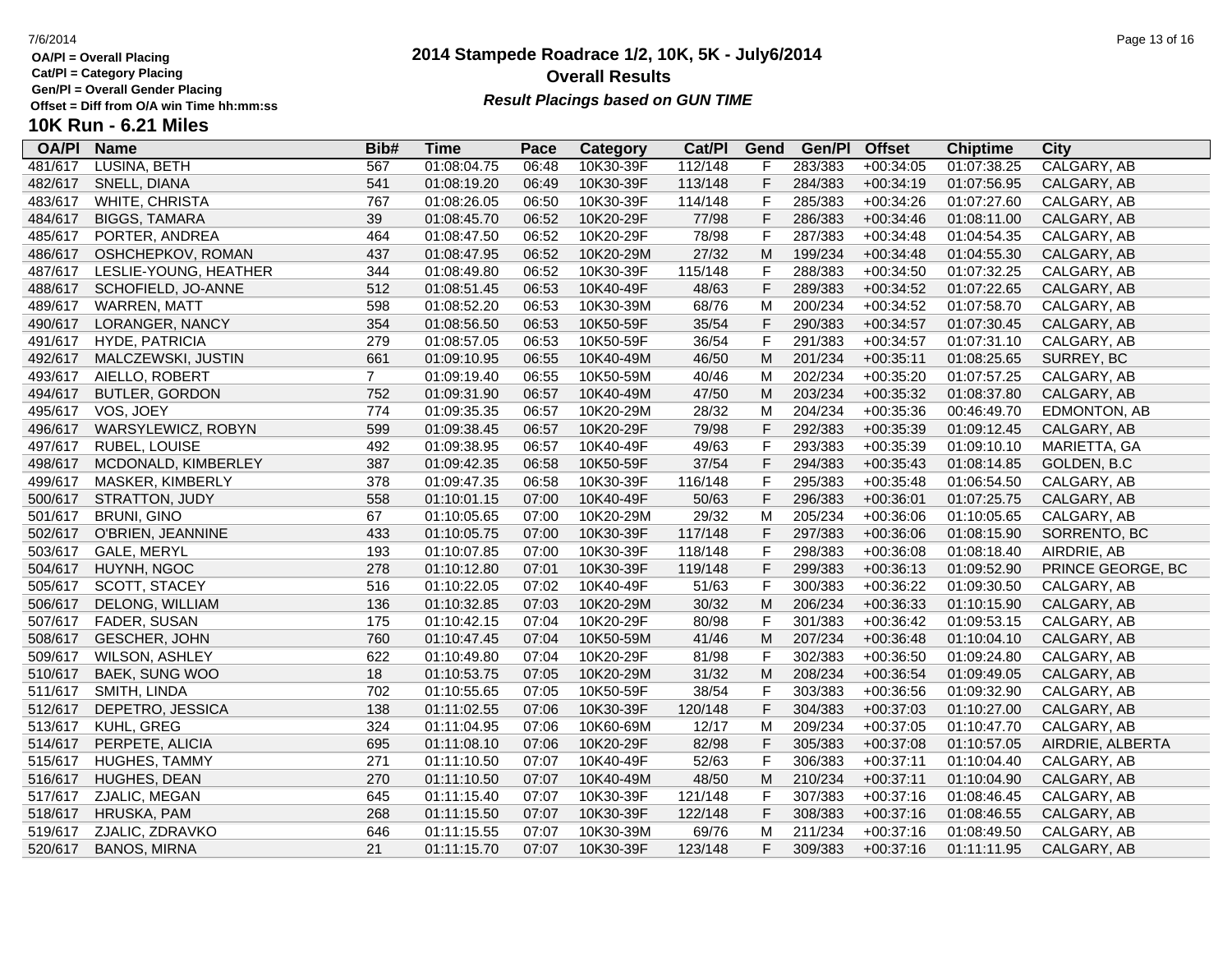**Cat/Pl = Category Placing Gen/Pl = Overall Gender Placing**

**10K Run - 6.21 Miles**

# **2014 Stampede Roadrace 1/2, 10K, 5K - July6/2014 Overall Results** Gen/PI = Overall Gender Placing<br>Offset = Diff from O/A win Time hh:mm:ss *Result Placings based on GUN TIME*

| <b>OA/P</b> | <b>Name</b>            | Bib#           | Time        | Pace  | <b>Category</b> | Cat/PI  | Gend         | Gen/Pl  | <b>Offset</b> | <b>Chiptime</b> | City               |
|-------------|------------------------|----------------|-------------|-------|-----------------|---------|--------------|---------|---------------|-----------------|--------------------|
| 521/617     | <b>WILLIAMS, TRACY</b> | 620            | 01:11:22.65 | 07:08 | 10K30-39F       | 124/148 |              | 310/383 | $+00:37:23$   | 01:09:56.05     | CALGARY, AB        |
| 522/617     | <b>SCOTT, TAMMI</b>    | 517            | 01:11:31.55 | 07:09 | 10K30-39F       | 125/148 | F            | 311/383 | $+00:37:32$   | 01:10:40.05     | CALGARY, AB        |
| 523/617     | VOREL, NICHOLE         | 592            | 01:11:31.85 | 07:09 | 10K30-39F       | 126/148 | F            | 312/383 | $+00:37:32$   | 01:10:14.60     | CALGARY, AB        |
| 524/617     | LEE, RACHEL            | 342            | 01:11:57.65 | 07:11 | 10K20-29F       | 83/98   | F            | 313/383 | $+00:37:58$   | 01:11:10.45     | CALGARY, AB        |
| 525/617     | LEE, SUSAN             | 343            | 01:11:57.85 | 07:11 | 10K50-59F       | 39/54   | F            | 314/383 | $+00:37:58$   | 01:11:09.95     | CALGARY, AB        |
| 526/617     | THOMSON, ROBELLA       | 574            | 01:12:08.95 | 07:12 | 10K30-39F       | 127/148 | F            | 315/383 | $+00:38:09$   | 01:11:38.90     | CALGARY, AB        |
| 527/617     | <b>SCHIMPF, KARLIE</b> | 509            | 01:12:09.10 | 07:12 | 10K20-29F       | 84/98   | $\mathsf{F}$ | 316/383 | $+00:38:09$   | 01:11:26.45     | CALGARY, AB        |
| 528/617     | POLLOCK, COURTNEY      | 461            | 01:12:09.40 | 07:12 | 10K20-29F       | 85/98   | F            | 317/383 | $+00:38:10$   | 01:11:26.65     | CALGARY, AB        |
| 529/617     | FARLEY, TARA           | 177            | 01:12:11.65 | 07:13 | 10K40-49F       | 53/63   | $\mathsf{F}$ | 318/383 | $+00:38:12$   | 01:09:25.60     | CALGARY, AB        |
| 530/617     | CASSIDY, IVADELLE      | 85             | 01:12:14.75 | 07:13 | 10K60-69F       | 8/11    | F            | 319/383 | $+00:38:15$   | 01:11:48.90     | CALGARY, AB        |
| 531/617     | KEMP, JENNIFER         | 307            | 01:12:33.60 | 07:15 | 10K30-39F       | 128/148 | F            | 320/383 | $+00:38:34$   | 01:11:44.05     | CALGARY, AB        |
| 532/617     | NOLKE, CHERYL          | 431            | 01:12:39.50 | 07:15 | 10K50-59F       | 40/54   | F            | 321/383 | $+00:38:40$   | 01:11:55.15     | CALGARY, AB        |
| 533/617     | ZUBACH, ROBIN          | 647            | 01:12:48.30 | 07:16 | 10K30-39F       | 129/148 | F            | 322/383 | $+00:38:48$   | 01:12:08.45     | CALGARY, AB        |
| 534/617     | <b>BAKER, ERIN</b>     | 19             | 01:12:48.95 | 07:16 | 10K30-39F       | 130/148 | F            | 323/383 | $+00:38:49$   | 01:12:08.40     | CALGARY, AB        |
| 535/617     | <b>IVANY, SARAH</b>    | 282            | 01:12:50.75 | 07:17 | 10K30-39F       | 131/148 | F            | 324/383 | $+00:38:51$   | 01:12:07.05     | CALGARY, AB        |
| 536/617     | CHENG, WENDY           | 91             | 01:12:50.85 | 07:17 | 10K50-59F       | 41/54   | F            | 325/383 | $+00:38:51$   | 01:11:35.60     | CALGARY, AB        |
| 537/617     | WISNIEWSKI, AMANDA     | 624            | 01:12:53.80 | 07:17 | 10K40-49F       | 54/63   | F            | 326/383 | $+00:38:54$   | 01:11:39.85     | CALGARY, AB        |
| 538/617     | MONROSE, DENISE        | 411            | 01:13:02.35 | 07:18 | 10K40-49F       | 55/63   | F            | 327/383 | $+00:39:03$   | 01:11:38.25     | CALGARY, AB        |
| 539/617     | PENNER, STU            | 454            | 01:13:03.75 | 07:18 | 10K30-39M       | 70/76   | M            | 212/234 | $+00:39:04$   | 01:12:13.60     | CALGARY, AB        |
| 540/617     | GIESBRECHT, ROGER      | 208            | 01:13:09.95 | 07:19 | 10K40-49M       | 49/50   | M            | 213/234 | $+00:39:10$   | 01:12:13.15     | OKOTOKS, AB        |
| 541/617     | YU, AMANDA             | 641            | 01:13:20.30 | 07:20 | 10K15-19F       | 8/8     | $\mathsf{F}$ | 328/383 | $+00:39:20$   | 01:12:38.70     | CALGARY, AB        |
| 542/617     | WIEBE, KRISTINA        | 614            | 01:13:25.45 | 07:20 | 10K20-29F       | 86/98   | F            | 329/383 | $+00:39:26$   | 01:10:10.30     | AIRDRIE, AB        |
| 543/617     | MACFARQUHAR, SARAH     | 364            | 01:13:32.85 | 07:21 | 10K20-29F       | 87/98   | $\mathsf{F}$ | 330/383 | $+00:39:33$   | 01:12:51.70     | CALGARY, AB        |
| 544/617     | SANTOS, SONIA          | 500            | 01:13:33.05 | 07:21 | 10K20-29F       | 88/98   | F            | 331/383 | $+00:39:33$   | 01:12:51.90     | TORONTO, ON        |
| 545/617     | STRETCH, BETTI         | 559            | 01:13:49.85 | 07:22 | 10K50-59F       | 42/54   | F            | 332/383 | $+00:39:50$   | 01:12:42.40     | CALGARY, AB        |
| 546/617     | COOLEY, CATHY          | 108            | 01:13:51.90 | 07:23 | 10K30-39F       | 132/148 | F            | 333/383 | $+00:39:52$   | 01:13:44.35     | WHITECOURT, AB     |
| 547/617     | POWER, FRANCES         | 465            | 01:13:53.20 | 07:23 | 10K40-49F       | 56/63   | F            | 334/383 | $+00:39:53$   | 01:13:10.95     | CAMPBELL RIVER, BC |
| 548/617     | <b>BARABASH, AFTON</b> | 23             | 01:14:17.60 | 07:25 | 10K30-39F       | 133/148 | F            | 335/383 | $+00:40:18$   | 01:13:44.70     | CALGARY, AB        |
| 549/617     | PACKHAM, JOANNE        | 439            | 01:14:25.65 | 07:26 | 10K50-59F       | 43/54   | F            | 336/383 | $+00:40:26$   | 01:13:59.15     | RED DEER, AB       |
| 550/617     | <b>GREEN, MAURA</b>    | 225            | 01:14:35.40 | 07:27 | 10K30-39F       | 134/148 | F            | 337/383 | $+00:40:36$   | 01:14:09.95     | CALGARY, AB        |
| 551/617     | DEANS, LYNETTE         | 133            | 01:14:35.80 | 07:27 | 10K40-49F       | 57/63   | $\mathsf F$  | 338/383 | $+00:40:36$   | 01:14:00.45     | CALGARY, AB        |
| 552/617     | EDEL, RICK             | 165            | 01:14:52.45 | 07:29 | 10K50-59M       | 42/46   | M            | 214/234 | $+00:40:53$   | 01:14:12.50     | CALGARY, AB        |
| 553/617     | TURNQUIST, PATTI       | 578            | 01:15:08.80 | 07:30 | 10K50-59F       | 44/54   | $\mathsf{F}$ | 339/383 | $+00:41:09$   | 01:14:09.85     | CALGARY, AB        |
| 554/617     | HART, GERRY            | 241            | 01:15:08.90 | 07:30 | 10K50-59M       | 43/46   | M            | 215/234 | $+00:41:09$   | 01:14:11.00     | CALGARY, AB        |
| 555/617     | BHALLA, ACHALA         | 37             | 01:15:42.45 | 07:34 | 10K40-49F       | 58/63   | F            | 340/383 | $+00:41:43$   | 01:14:47.90     | CALGARY, AB        |
| 556/617     | DONAHUE, STEPHEN       | 152            | 01:15:44.70 | 07:34 | 10K60-69M       | 13/17   | M            | 216/234 | $+00:41:45$   | 01:14:30.65     | CALGARY, AB        |
| 557/617     | ABREDER, ZOE           | $\overline{2}$ | 01:15:47.65 | 07:34 | 10K20-29F       | 89/98   | $\mathsf F$  | 341/383 | $+00:41:48$   | 01:14:17.40     | WINNIPEG, MB       |
| 558/617     | DENSCOMBE, KEVIN       | 314            | 01:15:57.25 | 07:35 | 10K50-59M       | 44/46   | М            | 217/234 | $+00:41:57$   | 01:15:25.50     | CALGARY, AB        |
| 559/617     | KARR, MANDY            | 299            | 01:15:57.25 | 07:35 | 10K30-39F       | 135/148 | F            | 342/383 | $+00:41:57$   | 01:15:25.95     | CALGARY, AB        |
| 560/617     | CARR, SHEENA           | 82             | 01:16:13.25 | 07:37 | 10K30-39F       | 136/148 | F            | 343/383 | $+00:42:13$   | 01:15:21.65     | FORT MCMURRAY, AB  |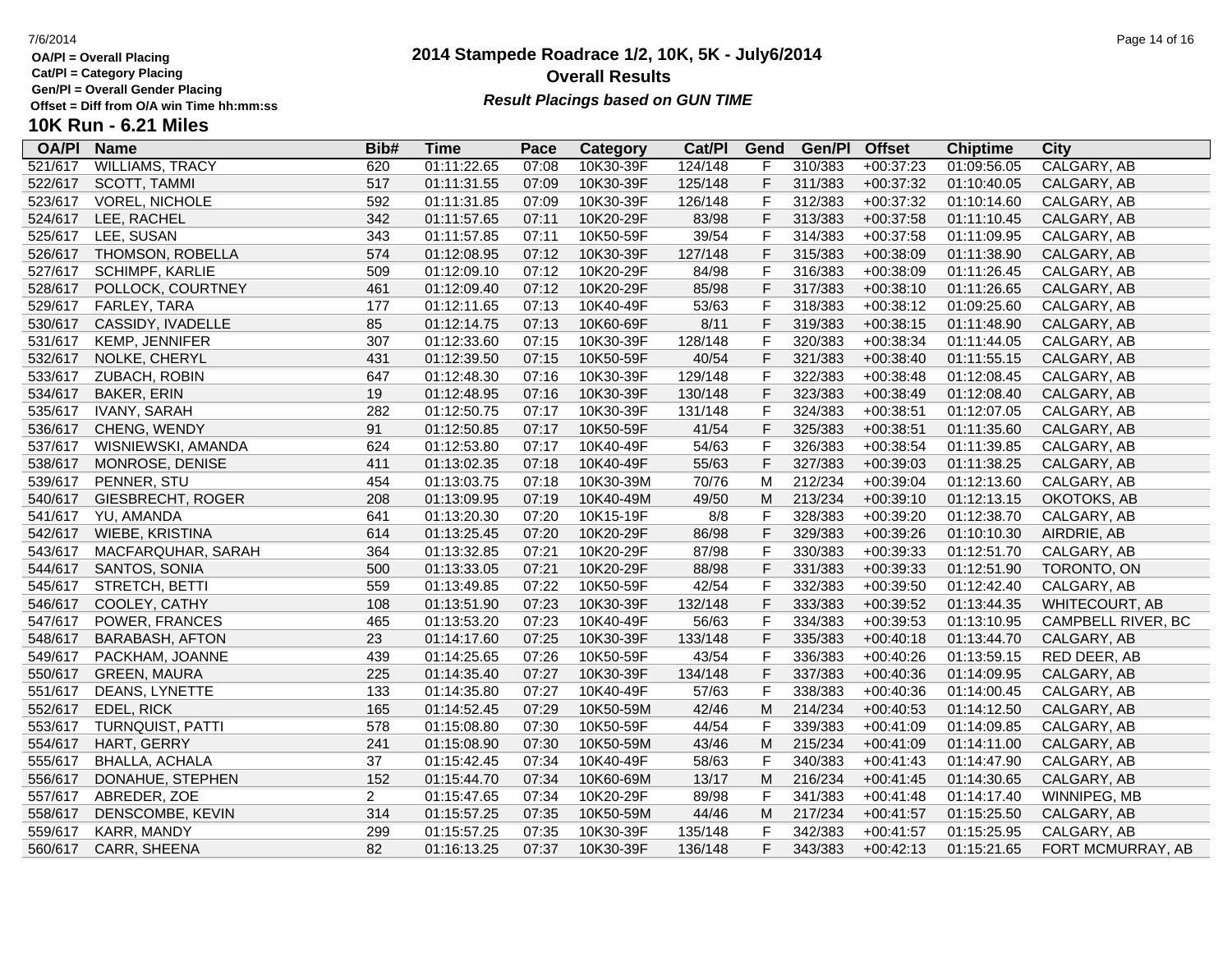**Cat/Pl = Category Placing**

**Gen/Pl = Overall Gender Placing**

### **2014 Stampede Roadrace 1/2, 10K, 5K - July6/2014** 7/6/2014 Page 15 of 16 **Overall Results Result Placings based on GUN TIME**

| <b>OA/PI</b> | <b>Name</b>               | Bib#           | Time        | Pace  | <b>Category</b> | Cat/PI  | Gend         | Gen/P   | <b>Offset</b> | <b>Chiptime</b> | City                |
|--------------|---------------------------|----------------|-------------|-------|-----------------|---------|--------------|---------|---------------|-----------------|---------------------|
| 561/617      | <b>KAMPS, EDWIN</b>       | 296            | 01:16:13.25 | 07:37 | 10K60-69M       | 14/17   | M            | 218/234 | $+00:42:13$   | 01:15:21.65     | FORT MCMURRAY, AB   |
| 562/617      | CARR, THOMAS              | 83             | 01:16:13.50 | 07:37 | 10K30-39M       | 71/76   | М            | 219/234 | $+00:42:14$   | 01:15:21.35     | CALGARY, AB         |
| 563/617      | YAM, BILLY                | 636            | 01:16:17.10 | 07:37 | 10K30-39M       | 72/76   | M            | 220/234 | $+00:42:17$   | 01:16:02.95     | CALGARY, AB         |
| 564/617      | SANDERS, JOSEPH           | 498            | 01:16:29.90 | 07:38 | 10K30-39M       | 73/76   | M            | 221/234 | $+00:42:30$   | 01:15:53.35     | STRATHMORE, AB      |
| 565/617      | KAUFIELD, KATHY           | 301            | 01:16:32.65 | 07:39 | 10K40-49F       | 59/63   | F            | 344/383 | $+00:42:33$   | 01:15:22.80     | QUISPAMSIS, NB      |
| 566/617      | <b>GOLDBERG, JENNIFER</b> | 718            | 01:16:41.25 | 07:40 | 10K30-39F       | 137/148 | F            | 345/383 | $+00:42:41$   | 01:16:11.70     | CALGARY, AB         |
| 567/617      | ROTHWELL, JIM             | 488            | 01:16:41.55 | 07:40 | 10K40-49M       | 50/50   | M            | 222/234 | $+00:42:42$   | 01:16:37.30     | RED DEER, AB        |
| 568/617      | HEMBROFF, COURTNEY        | 250            | 01:16:48.15 | 07:40 | 10K30-39F       | 138/148 | F            | 346/383 | $+00:42:48$   | 01:14:16.45     | AIRDRIE, AB         |
| 569/617      | OYSTRECK, TERESA          | 663            | 01:17:07.85 | 07:42 | 10K40-49F       | 60/63   | $\mathsf{F}$ | 347/383 | $+00:43:08$   | 01:16:07.50     | CALGARY, AB         |
| 570/617      | YARDLEY, LEAH             | 637            | 01:17:18.65 | 07:43 | 10K30-39F       | 139/148 | F            | 348/383 | $+00:43:19$   | 01:15:52.90     | CALGARY, AB         |
| 571/617      | <b>WRIGHT, LINDSAY</b>    | 631            | 01:17:18.65 | 07:43 | 10K30-39F       | 140/148 | F            | 349/383 | $+00:43:19$   | 01:15:53.95     | <b>EDMONTON, AB</b> |
| 572/617      | SEGUIN, DOMINIQUE         | 701            | 01:17:29.10 | 07:44 | 10K20-29F       | 90/98   | F            | 350/383 | $+00:43:29$   | 01:16:45.05     | CALGARY, ALBERTA    |
| 573/617      | FINNIMORE, CORA-LEE       | 184            | 01:17:59.20 | 07:47 | 10K30-39F       | 141/148 | $\mathsf{F}$ | 351/383 | $+00:43:59$   | 01:16:53.90     | CALGARY, AB         |
| 574/617      | PADALLA, BELEN            | 440            | 01:18:03.80 | 07:48 | 10K20-29F       | 91/98   | F            | 352/383 | $+00:44:04$   | 01:17:43.65     | CALGARY, AB         |
| 575/617      | <b>CARLSON, GRAIG</b>     | 80             | 01:18:31.10 | 07:51 | 10K30-39M       | 74/76   | M            | 223/234 | $+00:44:31$   | 01:18:07.30     | CALGARY, AB         |
| 576/617      | LOUIE, WILLIAM            | 659            | 01:18:34.35 | 07:51 | 10K70+M         | 3/4     | M            | 224/234 | $+00:44:35$   | 01:17:47.10     | CALGARY, AB         |
| 577/617      | RUARK, KATELYN            | 491            | 01:18:44.80 | 07:52 | 10K20-29F       | 92/98   | F            | 353/383 | $+00:44:45$   | 01:18:21.15     | CALGARY, AB         |
| 578/617      | SHLAH, DENA               | 525            | 01:18:49.85 | 07:52 | 10K40-49F       | 61/63   | F            | 354/383 | $+00:44:50$   | 01:17:39.15     | CALGARY, AB         |
| 579/617      | MILNER, SAMANTHA          | 408            | 01:19:19.25 | 07:55 | 10K20-29F       | 93/98   | F            | 355/383 | $+00:45:19$   | 01:18:39.80     | MONTREAL, PQ        |
| 580/617      | TARASCO, SARAH            | 570            | 01:19:19.55 | 07:55 | 10K20-29F       | 94/98   | F            | 356/383 | $+00:45:20$   | 01:18:39.90     | CALGARY, AB         |
| 581/617      | ELLARD, JOHN              | 168            | 01:19:29.05 | 07:56 | 10K60-69M       | 15/17   | M            | 225/234 | $+00:45:29$   | 01:19:03.65     | CALGARY, AB         |
| 582/617      | FORTIER, REID             | 681            | 01:19:33.70 | 07:57 | 10K15-19M       | 7/7     | M            | 226/234 | $+00:45:34$   | 01:18:17.50     | CALGARY, CANADA     |
| 583/617      | FORTIER, LAURA            | 680            | 01:19:33.75 | 07:57 | 10K50-59F       | 45/54   | F            | 357/383 | $+00:45:34$   | 01:18:17.30     | CALGARY, CANADA     |
| 584/617      | HAYWARD, JOHANNE          | 245            | 01:19:35.65 | 07:57 | 10K50-59F       | 46/54   | F            | 358/383 | $+00:45:36$   | 01:18:58.15     | CALGARY, AB         |
| 585/617      | SCHMIDT, JARED            | 511            | 01:19:38.60 | 07:57 | 10K20-29M       | 32/32   | M            | 227/234 | $+00:45:39$   | 01:18:56.10     | CALGARY, AB         |
| 586/617      | MILLER, KAREN             | 728            | 01:20:46.65 | 08:04 | 10K30-39F       | 142/148 | F            | 359/383 | $+00:46:47$   | 01:20:09.45     | CALGARY, AB         |
| 587/617      | HENNIG, SHANNON           | 252            | 01:20:52.75 | 08:05 | 10K20-29F       | 95/98   | F            | 360/383 | $+00:46:53$   | 01:20:15.65     | CALGARY, AB         |
| 588/617      | ADAMS, FATIN              | $\overline{4}$ | 01:21:00.25 | 08:06 | 10K50-59F       | 47/54   | F            | 361/383 | $+00:47:00$   | 01:19:48.90     | CALGARY, AB         |
| 589/617      | FIELD, STEVE              | 180            | 01:21:26.35 | 08:08 | 10K50-59M       | 45/46   | M            | 228/234 | $+00:47:27$   | 01:04:40.70     | COCHRANE, AB        |
| 590/617      | HENDERSON, PATRICIA       | 251            | 01:22:31.55 | 08:15 | 10K60-69F       | 9/11    | F            | 362/383 | $+00:48:32$   | 01:22:02.20     | CALGARY, AB         |
| 591/617      | MCDONALD, CHERYL          | 384            | 01:22:46.55 | 08:16 | 10K50-59F       | 48/54   | F            | 363/383 | $+00:48:47$   | 01:22:33.75     | CALGARY, AB         |
| 592/617      | SHLAH, NATHALIE           | 526            | 01:23:04.30 | 08:18 | 10K40-49F       | 62/63   | $\mathsf{F}$ | 364/383 | $+00:49:04$   | 01:21:53.35     | CALGARY, AB         |
| 593/617      | SILVERMAN, TERRI          | 528            | 01:24:01.85 | 08:24 | 10K50-59F       | 49/54   | F            | 365/383 | $+00:50:02$   | 01:23:42.95     | CANADAIGUA, NY      |
| 594/617      | DONAHUE, MARLENE          | 151            | 01:25:09.25 | 08:30 | 10K60-69F       | 10/11   | F            | 366/383 | $+00:51:09$   | 01:23:51.15     | CALGARY, AB         |
| 595/617      | DONAHUE, JONATHAN         | 676            | 01:25:09.25 | 08:30 | 10K30-39M       | 75/76   | M            | 229/234 | $+00:51:09$   | 01:23:51.60     | CALGARY, ALBERTA    |
| 596/617      | LA-KWAN, JANICE           | 329            | 01:25:17.85 | 08:31 | 10K30-39F       | 143/148 | F            | 367/383 | $+00:51:18$   | 01:24:44.95     | CALGARY, AB         |
| 597/617      | JACKSON, ALLISON          | 285            | 01:25:18.80 | 08:31 | 10K30-39F       | 144/148 | F            | 368/383 | $+00:51:19$   | 01:24:46.55     | CALGARY, AB         |
| 598/617      | <b>ESAU, STEPHANIE</b>    | 173            | 01:26:23.90 | 08:38 | 10K20-29F       | 96/98   | F            | 369/383 | $+00:52:24$   | 01:25:19.85     | CALGARY, AB         |
| 599/617      | KEIL, STEVEN              | 657            | 01:26:27.05 | 08:38 | 10K30-39M       | 76/76   | M            | 230/234 | $+00:52:27$   | 01:25:48.45     | CALGARY, ALBERTA    |
| 600/617      | MCCUE, JENNIFER           | 382            | 01:26:33.15 | 08:39 | 10K50-59F       | 50/54   | F            | 370/383 | $+00:52:33$   | 01:25:33.15     | CALGARY, AB         |
|              |                           |                |             |       |                 |         |              |         |               |                 |                     |